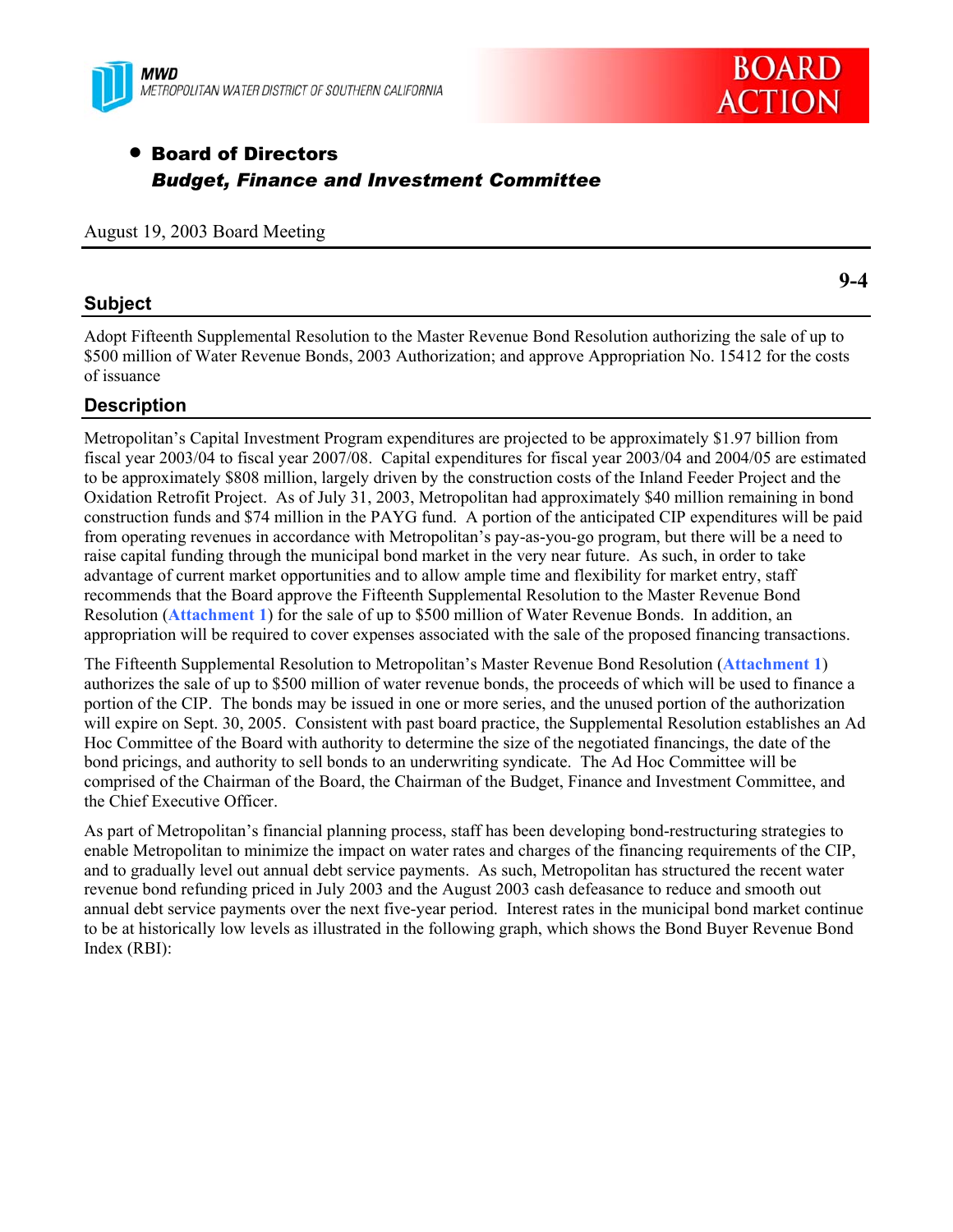

The RBI is a reasonable proxy for the cost of long-term municipal debt. As seen in the graph, the RBI is at levels seen about 25 percent of the time, despite the recent rapid increase in interest rates. At this time the cost of fixed rate debt for Metropolitan is anticipated to be approximately 5 percent. At present, the weighted average cost of Metropolitan's fixed rate revenue bond debt is approximately 4.90 percent. Should interest rates in the municipal bond market remain at these low levels, Metropolitan will have the opportunity to finance a portion of the CIP at levels equal to or less than the average cost of debt.

After the issuance of \$500 million of water revenue bonds over the next two years (which would be a combination of fixed rate debt and variable rate debt), Metropolitan will have approximately \$3.4 billion of outstanding water revenue bonds. Variable rate exposure will be maintained within existing board policy at approximately 32 percent of total revenue bond debt outstanding.

#### Appropriation for Costs of Issuance

An appropriation is required to pay the expenses associated with the proposed Water Revenue Bonds, 2003 Authorization. It is Metropolitan's intent to fund the expenses associated with the financings from bond proceeds. Based on past financings, it is estimated that \$825,000 will be required to cover expenses associated with the borrowings over the next two years. The following table provides a breakdown of estimated expenses for Appropriation No. 15412:

| <b>Rating Agency Fees</b>                  | \$295,000 |
|--------------------------------------------|-----------|
| Legal Fees                                 | 240,000   |
| <b>Financial Advisors</b>                  | 140,000   |
| Printing, Typesetting, Mailing             | 90,000    |
| <b>Auction Agent and Paying Agent Fees</b> | 30,000    |
| Miscellaneous                              | 30,000    |
|                                            | \$825,000 |

The appropriation is based on projected costs for three revenue bond financings: two fixed rate debt and one variable rate debt. The appropriation would expire on Sept. 30, 2005, unless extended by the Board. Should Metropolitan price less than three issuances of debt or costs be less than historic prices, actual expenses will be reduced. Unexpended appropriated funds (if any) could then be used for any other lawful purpose of Metropolitan.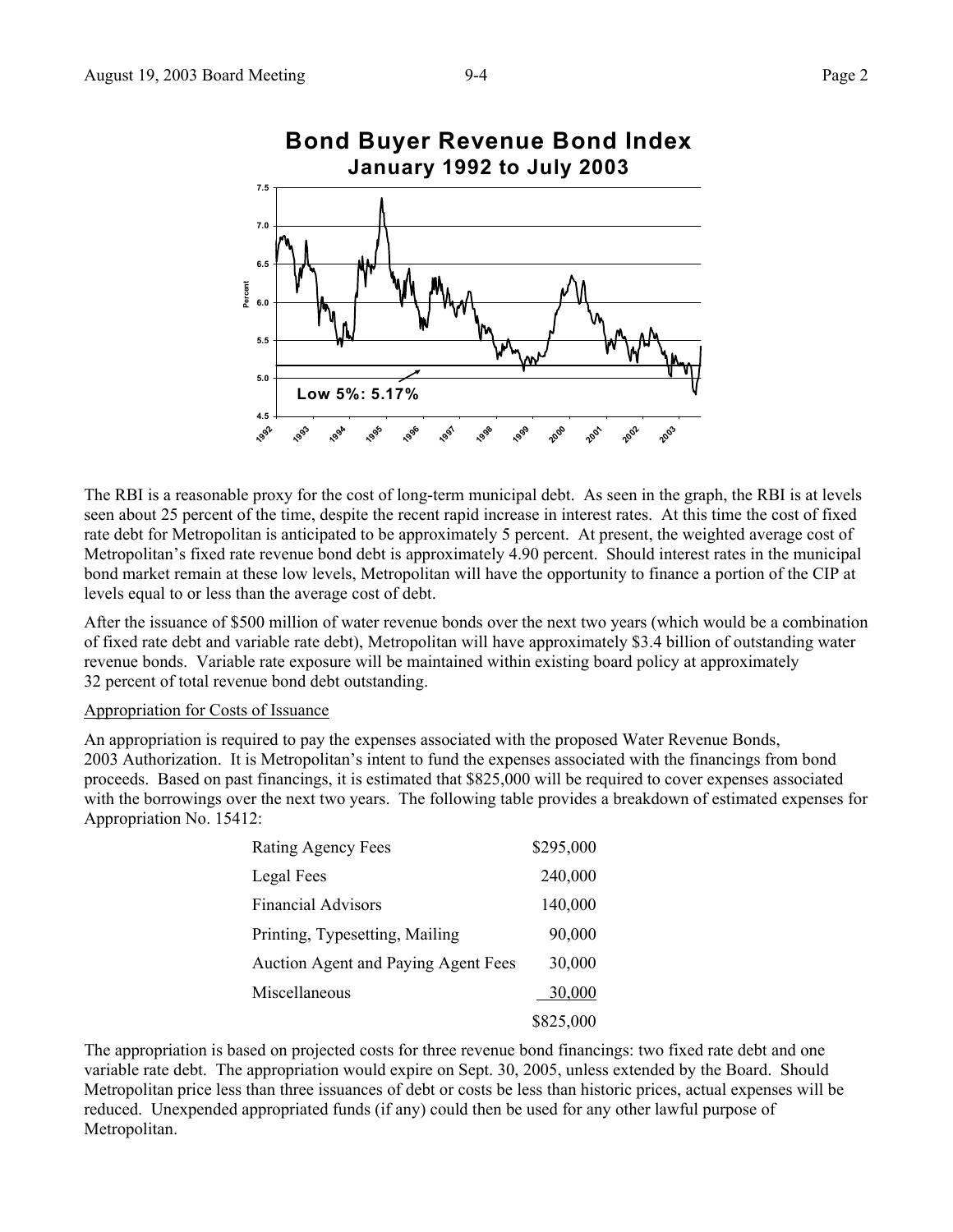## **Policy**

Chapter 1.6 of Part 5 (Sections 235-239.4) of MWD Act, Revenue Bonds. Metropolitan Water District Administrative Code § 5108: Capital Project Appropriation.

## **California Environmental Quality Act (CEQA)**

CEQA determination for Option #1:

The proposed actions are not defined as a project under CEQA, because they involve continuing administrative activities, such as general policy and procedure making (Section 15378(b)(2) of the State CEQA Guidelines). In addition, the proposed actions are not subject to CEQA because they involve the creation of government funding mechanisms or other government fiscal activities, which do not involve any commitment to any specific project which may result in a potentially significant physical impact on the environment (Section 15378(b)(4) of the State CEQA Guidelines).

The CEQA determination is: Determine that the proposed actions are not subject to CEQA pursuant to Sections 15378(b)(2) and 15378(b)(4) of the State CEQA Guidelines.

CEQA determination for Option #2:

None required

## **Board Options/Fiscal Impacts**

#### **Option #1**

Adopt the CEQA determination and

- a. Adopt the Fifteenth Supplemental Resolution to the Master Revenue Bond Resolution (**Attachment 1**) in order to authorize the issuance of up to \$500 million in Water Revenue Bonds, with any unused portion of the authorization to expire on September 30, 2005; and
- b. Approve Appropriation No. 15412 in the amount of \$825,000, against which to charge expenses associated with the issuance of debt. Authorize the reimbursement of expenses paid from the General Fund by bond proceeds. Any unused portion of the appropriation will expire on September 30, 2005.

**Fiscal Impact:** Estimated increase in annual debt service of \$32.5 million to fund about \$500 million of capital expenditures.

#### **Option #2**

Do not proceed with sale of water revenue bonds.

**Fiscal Impact:** Higher future interest rates could increase the cost of debt service and the overall cost of the Capital Program.

### **Staff Recommendation**

Option #1

8/6/2003 *Brian G. Thomas Date* 

*Chief Financial Officer* 

8/7/2003

*Ronald R. Gastelum Chief Executive Officer* 

*Date* 

BLA #2380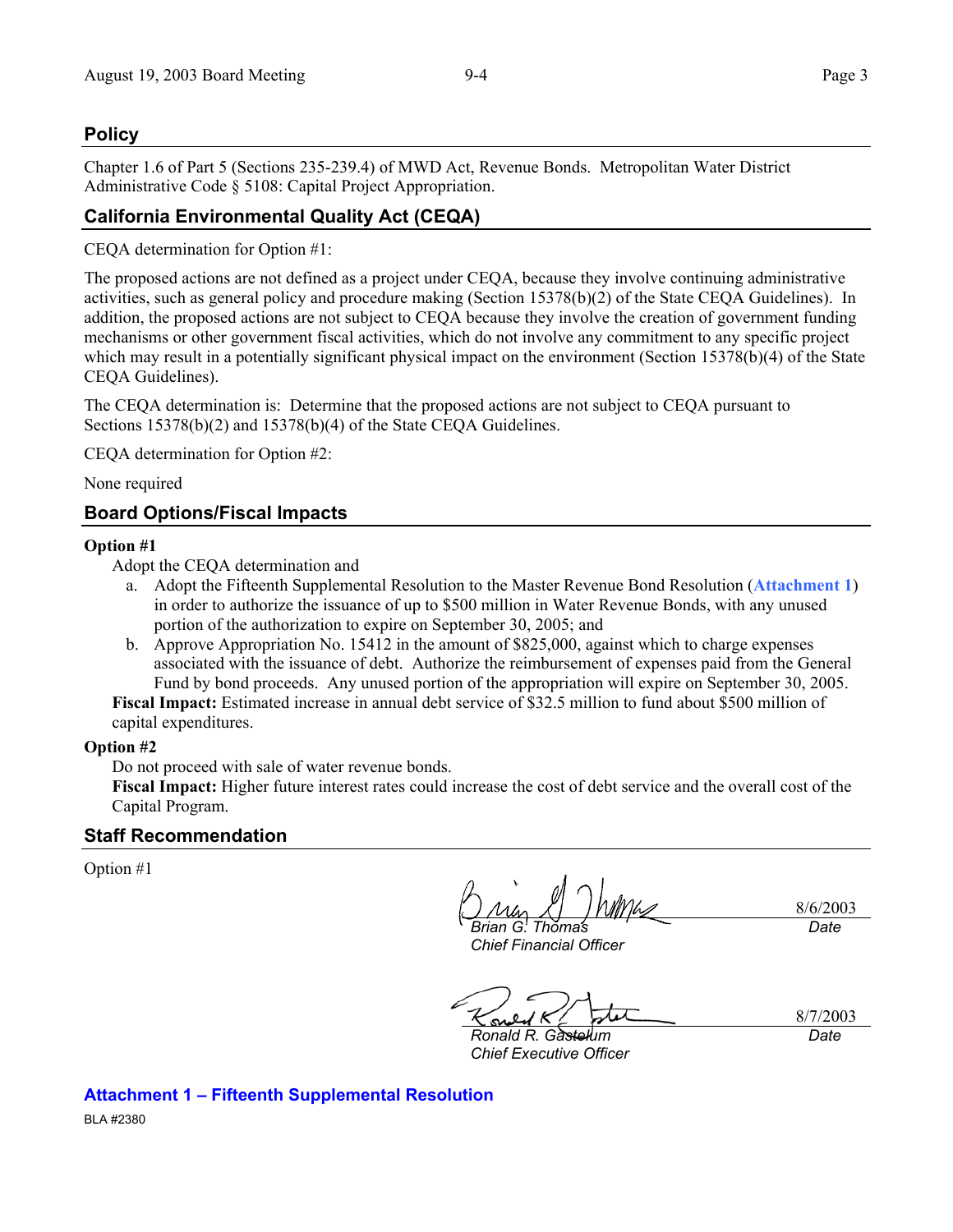## THE METROPOLITAN WATER DISTRICT OF SOUTHERN CALIFORNIA

## RESOLUTION \_\_\_\_

RESOLUTION OF THE BOARD OF DIRECTORS OF THE METROPOLITAN WATER DISTRICT OF SOUTHERN CALIFORNIA AUTHORIZING THE ISSUANCE OF UP TO \$500,000,000 WATER REVENUE BONDS AND PROVIDING THE TERMS AND CONDITIONS FOR THE PURCHASE AND SALE OF SAID BONDS (FIFTEENTH SUPPLEMENTAL RESOLUTION)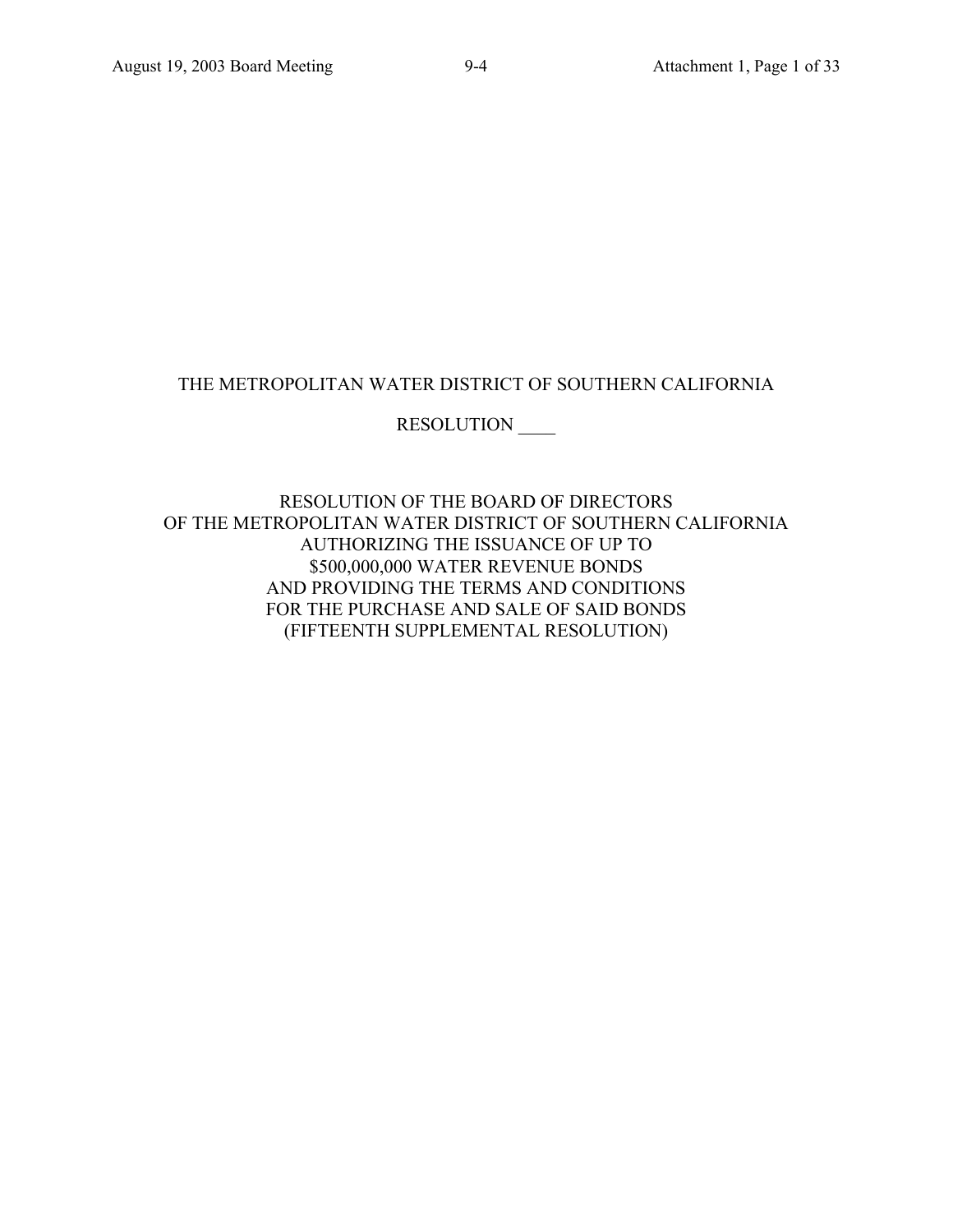# TABLE OF CONTENTS

# Page

| SECTION 1.01 Fifteenth Supplemental Resolution; Determinations 4          |  |
|---------------------------------------------------------------------------|--|
|                                                                           |  |
|                                                                           |  |
|                                                                           |  |
|                                                                           |  |
|                                                                           |  |
|                                                                           |  |
|                                                                           |  |
|                                                                           |  |
|                                                                           |  |
|                                                                           |  |
|                                                                           |  |
|                                                                           |  |
|                                                                           |  |
|                                                                           |  |
|                                                                           |  |
| ARTICLE III APPLICATION OF BOND PROCEEDS; ESTABLISHMENT OF                |  |
|                                                                           |  |
| SECTION 3.01 Application of Proceeds of 2003 Authorization Bonds 13       |  |
| SECTION 3.02 Establishment and Application of Costs of Issuance Funds. 14 |  |
| SECTION 3.03 Establishment and Application of Construction Funds14        |  |
| SECTION 3.04 Establishment, Pledge, Funding and Application of Reserve    |  |
|                                                                           |  |
| SECTION 3.05 Establishment and Application of Excess Earnings Funds16     |  |
|                                                                           |  |
| SECTION 3.07 Establishment and Application of Additional Funds 16         |  |
|                                                                           |  |
|                                                                           |  |
|                                                                           |  |
| ARTICLE V SALE OF 2003 AUTHORIZATION BONDS: APPROVAL OF SALES             |  |
|                                                                           |  |
|                                                                           |  |
| SECTION 5.02 Approval of Sales Documents and Trust Agreements 17          |  |
|                                                                           |  |
|                                                                           |  |
|                                                                           |  |
|                                                                           |  |
|                                                                           |  |
|                                                                           |  |
|                                                                           |  |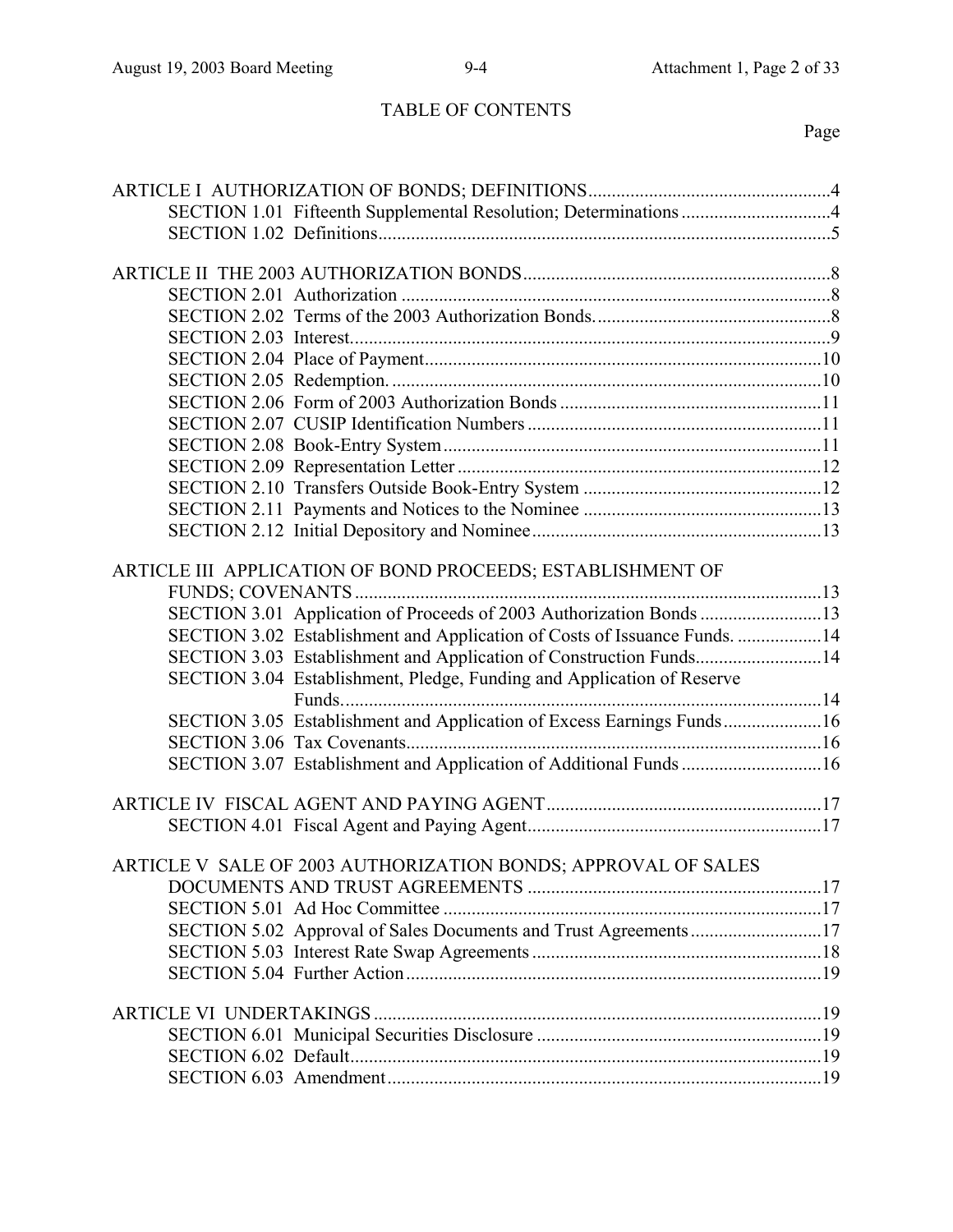# TABLE OF CONTENTS (continued)

# Page

| SECTION 8.03 Article and Section Headings and References; Interpretation 20 |  |
|-----------------------------------------------------------------------------|--|
|                                                                             |  |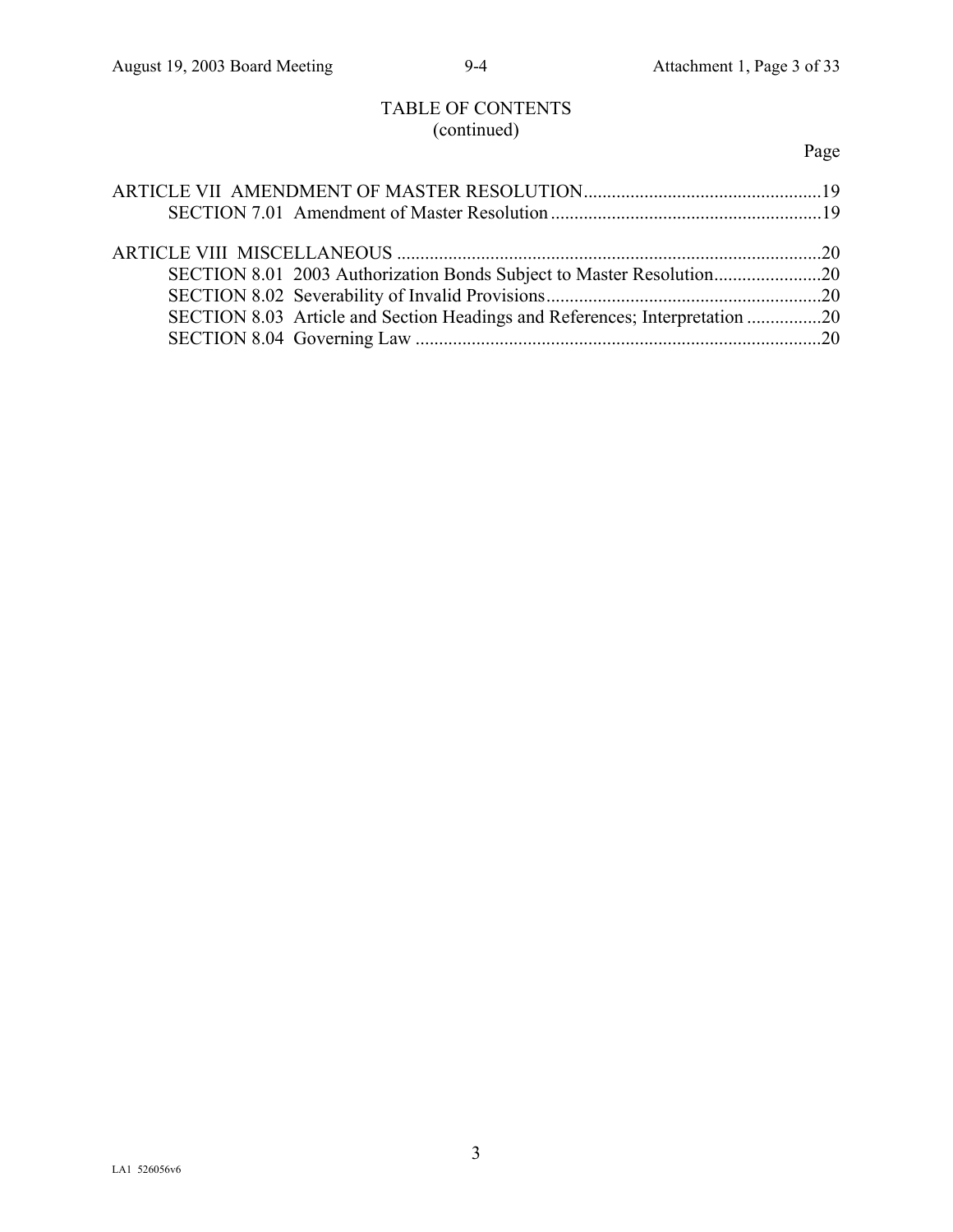THE METROPOLITAN WATER DISTRICT OF SOUTHERN CALIFORNIA

RESOLUTION \_\_\_\_

 $\mathcal{L}_\text{max}$  , where  $\mathcal{L}_\text{max}$  and  $\mathcal{L}_\text{max}$ 

RESOLUTION OF THE BOARD OF DIRECTORS OF THE METROPOLITAN WATER DISTRICT OF SOUTHERN CALIFORNIA AUTHORIZING THE ISSUANCE OF UP TO \$500,000,000 WATER REVENUE BONDS AND PROVIDING THE TERMS AND CONDITIONS FOR THE PURCHASE AND SALE OF SAID BONDS (FIFTEENTH SUPPLEMENTAL RESOLUTION)

WHEREAS, pursuant to the Act (as defined in the hereinafter defined Master Resolution), the Board of Directors of The Metropolitan Water District of Southern California (the "District") may authorize the issuance of revenue bonds for any purpose permitted under the Act;

 $\mathcal{L}_\text{max}$  , where  $\mathcal{L}_\text{max}$  and  $\mathcal{L}_\text{max}$ 

WHEREAS, pursuant to Resolution 8329 adopted by the District on July 9, 1991 (as heretofore and as hereby amended and supplemented, the "Master Resolution"), the District has heretofore authorized the issuance of Water Revenue Bonds (the "Bonds") on behalf of the District by adoption of supplemental resolutions from time to time, with the payment of the principal of, interest on, and any redemption premiums thereon being secured by and payable solely from the Net Operating Revenues (as defined in the Master Resolution) of the District;

WHEREAS, the public interest and necessity require the District to proceed under the Master Resolution and issue and sell Water Revenue Bonds, 2003 Authorization (the "2003 Authorization Bonds") in an aggregate principal amount not to exceed \$500,000,000 secured by and payable from the Net Operating Revenues for the purpose of, among other things, paying all or a portion of the costs of acquisition, construction and improvements to the Water System (as defined in the Master Resolution);

NOW, THEREFORE, the Board of Directors of The Metropolitan Water District of Southern California, DOES HEREBY RESOLVE, DETERMINE AND ORDER as follows:

## ARTICLE I

## AUTHORIZATION OF BONDS; DEFINITIONS

SECTION 1.01 Fifteenth Supplemental Resolution; Determinations. This Fifteenth Supplemental Resolution is adopted in accordance with the provisions of the Master Resolution.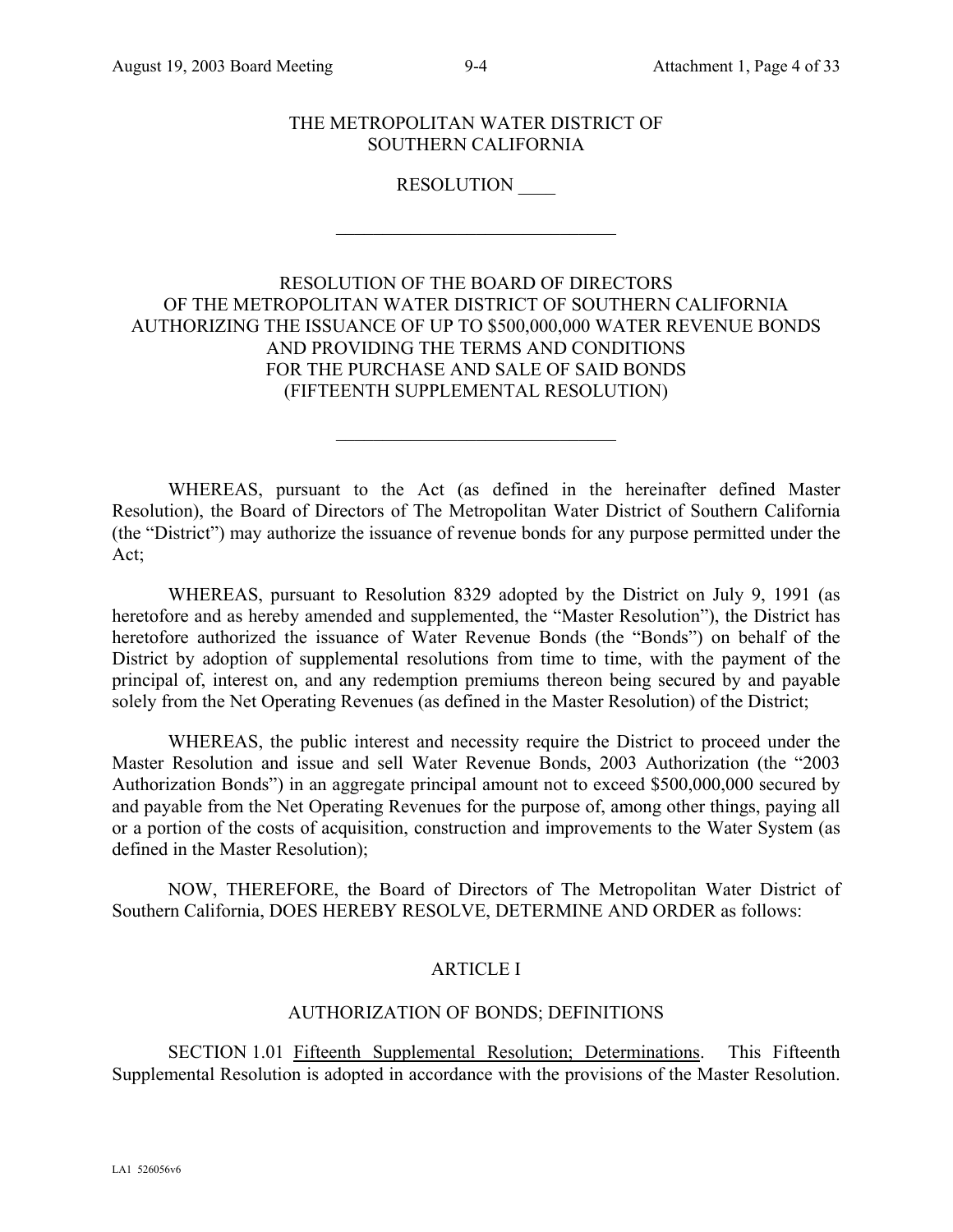The District hereby determines that the issuance of the 2003 Authorization Bonds is advisable from an economic and financial viewpoint.

SECTION 1.02 Definitions. All terms which are defined in Section 1.01 of the Master Resolution or the Act shall, unless otherwise defined herein, have the same meanings, respectively, in this Fifteenth Supplemental Resolution. Unless the context otherwise requires, the terms defined in this Section shall, for all purposes of this Fifteenth Supplemental Resolution and of any certificate, opinion or other document herein mentioned, have the meanings herein specified, to be equally applicable to both the singular and the plural forms of any of the terms herein defined.

"2003 Authorization Bonds" means the Bonds described in Section 2.01 hereof, authorized and issued pursuant to the Master Resolution, as supplemented by this Fifteenth Supplemental Resolution, and includes Fixed Rate Bonds, Auction Rate Bonds and Variable Rate Bonds.

"2003 Authorization Capital Appreciation Bonds" means the 2003 Authorization Bonds issued as Capital Appreciation Bonds, as described in Section 2.02(B) of this Fifteenth Supplemental Resolution.

"2003 Authorization Current Interest Bonds" means the 2003 Authorization Bonds issued as Current Interest Bonds, as described in Section 2.02(A) of this Fifteenth Supplemental **Resolution** 

"Ad Hoc Committee" has the meaning set forth in Section 5.01 hereof.

"Auction Agent" means an auction agent appointed by the District from time to time pursuant to a Trust Agreement with respect to a Series of Auction Rate Bonds.

"Auction Rate Bonds" means 2003 Authorization Bonds bearing interest as determined from time to time by the Auction Agent or otherwise in accordance with the provisions of the Trust Agreement with respect to such 2003 Authorization Bonds.

"Authorized Denominations" means, with respect to the Fixed Rate Bonds, \$5,000 and integral multiples thereof, with respect to the Variable Rate Bonds, except as otherwise set forth in the applicable Trust Agreement, \$100,000 and integral multiples of \$5,000 in excess thereof, and with respect to the Auction Rate Bonds, the definition set forth for such term in the applicable Trust Agreement.

"Bond Reserve Requirement" means, subject to the provisions of this Fifteenth Supplemental Resolution permitting deposit of a Reserve Fund Credit Policy, the amount to be deposited in a Reserve Fund established for a Series of 2003 Authorization Bonds, which shall be set forth in the terms of the Sales Documents or Trust Agreement with respect to such Series pursuant to the terms of Section 3.04 hereof.

"Broker-Dealer" means a broker-dealer appointed by the District from time to time pursuant to a Trust Agreement with respect to a Series of Auction Rate Bonds.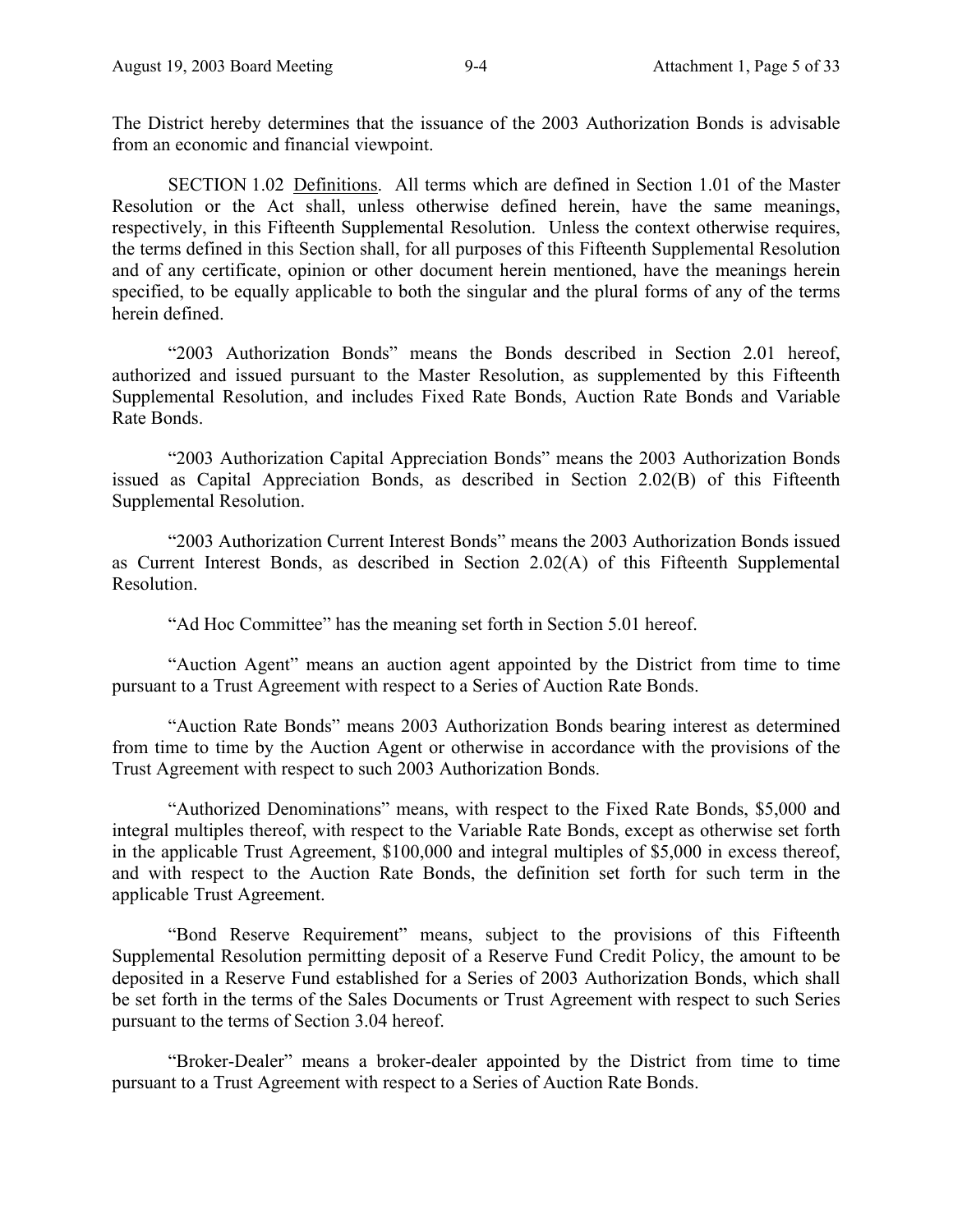"Construction Costs" means the cost of acquiring, constructing, reconstructing, replacing, extending and improving the Water System and any facilities related thereto.

"Construction Fund" means, with respect to a Series of 2003 Authorization Bonds, the Water Revenue Bonds 2003 Authorization Construction Fund established for such Series pursuant to Section 3.03 hereof.

"Continuing Disclosure Certificate" means, with respect to a Series of 2003 Authorization Bonds, the Continuing Disclosure Certificate of the District, if any, delivered by the District in connection with the issuance of such Series of 2003 Authorization Bonds.

"Costs of Issuance" means all items of expense directly or indirectly payable by or reimbursable to the District and related to the authorization, execution, sale and delivery of a Series of 2003 Authorization Bonds, including but not limited to advertising and printing costs, costs of preparation and reproduction of documents, filing and recording fees, initial fees and charges of any Fiscal Agent, Paying Agent, Auction Agent, Market Agent or Broker-Dealer, legal fees and charges, fees and disbursements of consultants and professionals, financial advisor fees and expenses, rating agency fees, fees and charges for preparation, execution, transportation and safekeeping of the 2003 Authorization Bonds, and any other cost, charge or fee in connection with the delivery of the 2003 Authorization Bonds.

"Costs of Issuance Fund" means, with respect to a Series of 2003 Authorization Bonds, the Water Revenue Bonds 2003 Authorization Costs of Issuance Fund established for such Series pursuant to Section 3.02 hereof.

"DTC" means the Depository Trust Company, New York, New York, and its successors and assigns.

"Excess Earnings Fund" means, with respect to a Series of 2003 Authorization Bonds, the Water Revenue Bonds 2003 Authorization Excess Earnings Fund established for such Series pursuant to Section 3.05 hereof.

"Final Compounded Amount" shall have the meaning ascribed to such term in the Master Resolution; provided that upon redemption of any 2003 Authorization Capital Appreciation Bonds prior to their respective maturity date, then such term shall refer to the Accreted Value of such Bonds on their respective redemption date.

"Fiscal Agent" means the fiscal agent appointed pursuant to Section 4.01.

"Fixed Rate Bonds" means 2003 Authorization Bonds other than Auction Rate Bonds and Variable Rate Bonds.

"Fifteenth Supplemental Resolution" means this resolution of the District, and any amendments, modifications or supplements hereto.

"Liquidity Facility" means an instrument or instruments such as an irrevocable letter of credit, a standby purchase agreement, a guaranty, an insurance policy, a surety bond or a committed line of credit issued by one or more financial institutions, including any amendments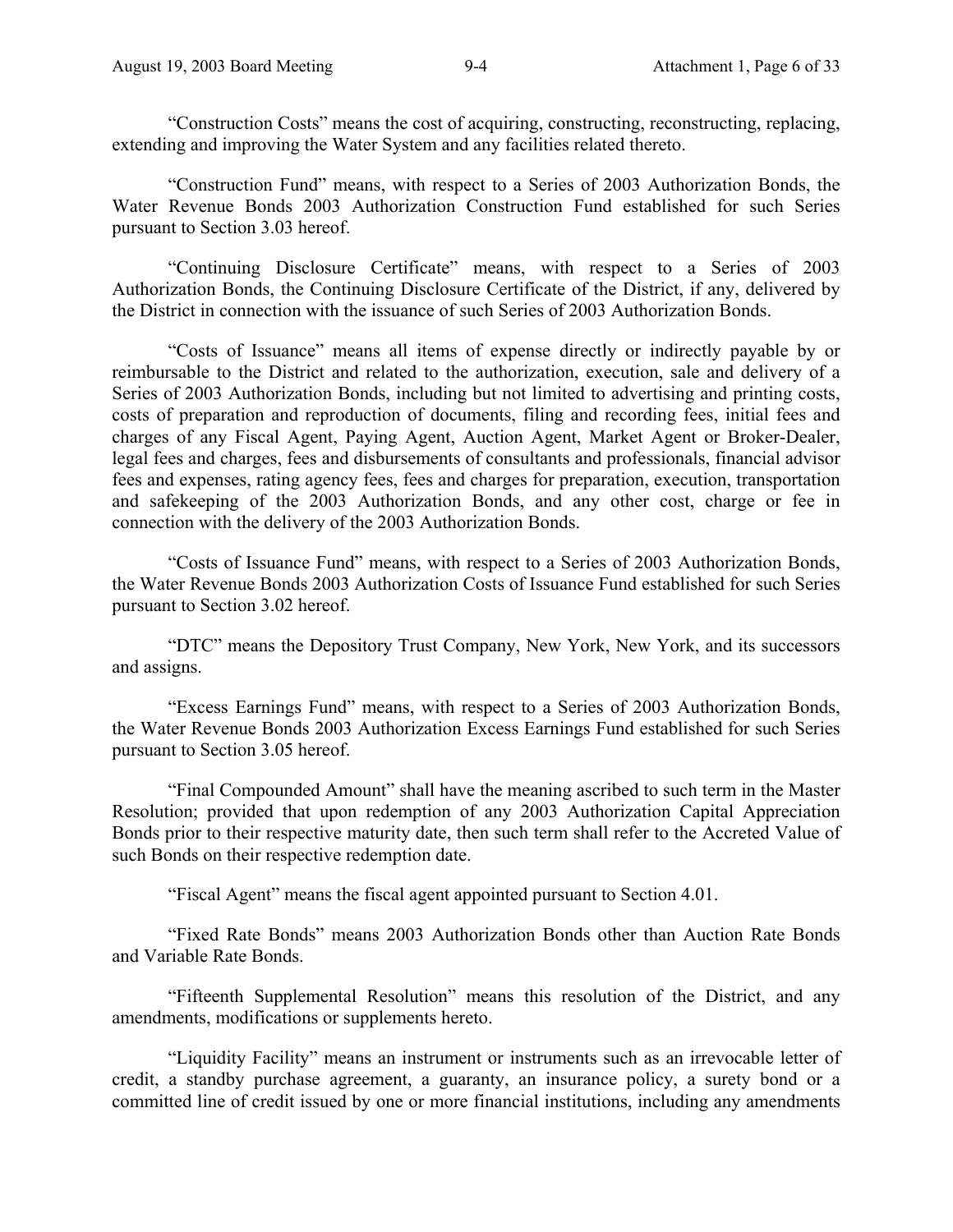or extensions to an existing instrument or instruments supporting the liquidity of any Outstanding Variable Rate Indebtedness (as defined in the Master Resolution).

"Market Agent" means a market agent appointed by the District from time to time pursuant to a Trust Agreement with respect to a Series of Auction Rate Bonds.

"Master Resolution" means Resolution 8329 adopted by the District on July 9, 1991, as from time to time amended and supplemented.

"Nominee" means the nominee of the Securities Depository, which may be the Securities Depository, as determined from time to time pursuant hereto.

"Participants" means those broker-dealers, banks and other financial institutions for which the Securities Depository holds certificates as securities depository.

"Paying Agent" means, with respect to a Series of Variable Rate Bonds or a Series of Auction Rate Bonds, the paying agent appointed pursuant to Section 4.01 of this Fifteenth Supplemental Resolution.

"Purchase Fund" means, with respect to a Series of 2003 Authorization Bonds, the Water Revenue Bonds 2003 Authorization Purchase Fund established for such Series pursuant to Section 3.03 hereof.

"Record Date" means, with respect to Fixed Rate Bonds of a Series, the close of business on the fifteenth (15th) day of each month preceding an interest payment date, and with respect to Variable Rate Bonds of a Series and Auction Rate Bonds of a Series, means the record date established pursuant to the applicable Trust Agreement.

"Remarketing Agent" means, with respect to a series of Variable Rate Bonds, the remarketing agent appointed by the District from time to time pursuant to the applicable Trust Agreement.

"Representation Letter" means a representation letter from the District to the Securities Depository as described in Section 2.09 hereof.

"Reserve Fund" means, with respect to a Series of 2003 Authorization Bonds, the Water Revenue Bonds 2003 Authorization Reserve Fund established for such Series pursuant to Section 3.04 hereof.

"Reserve Fund Credit Policy" means an insurance policy, surety bond, letter of credit or other credit facility deposited with the Fiscal Agent pursuant to Section 3.04(D) hereof.

"Sales Documents" means, in the case of a negotiated sale, that certain bond purchase contract or other agreement for the purchase of one or more Series of 2003 Authorization Bonds between the District and the Underwriters for such Series; or, in the case of a competitive sale, the notice of sale, bid form and other documents providing for the sale of one or more Series of 2003 Authorization Bonds by the District to the Underwriters.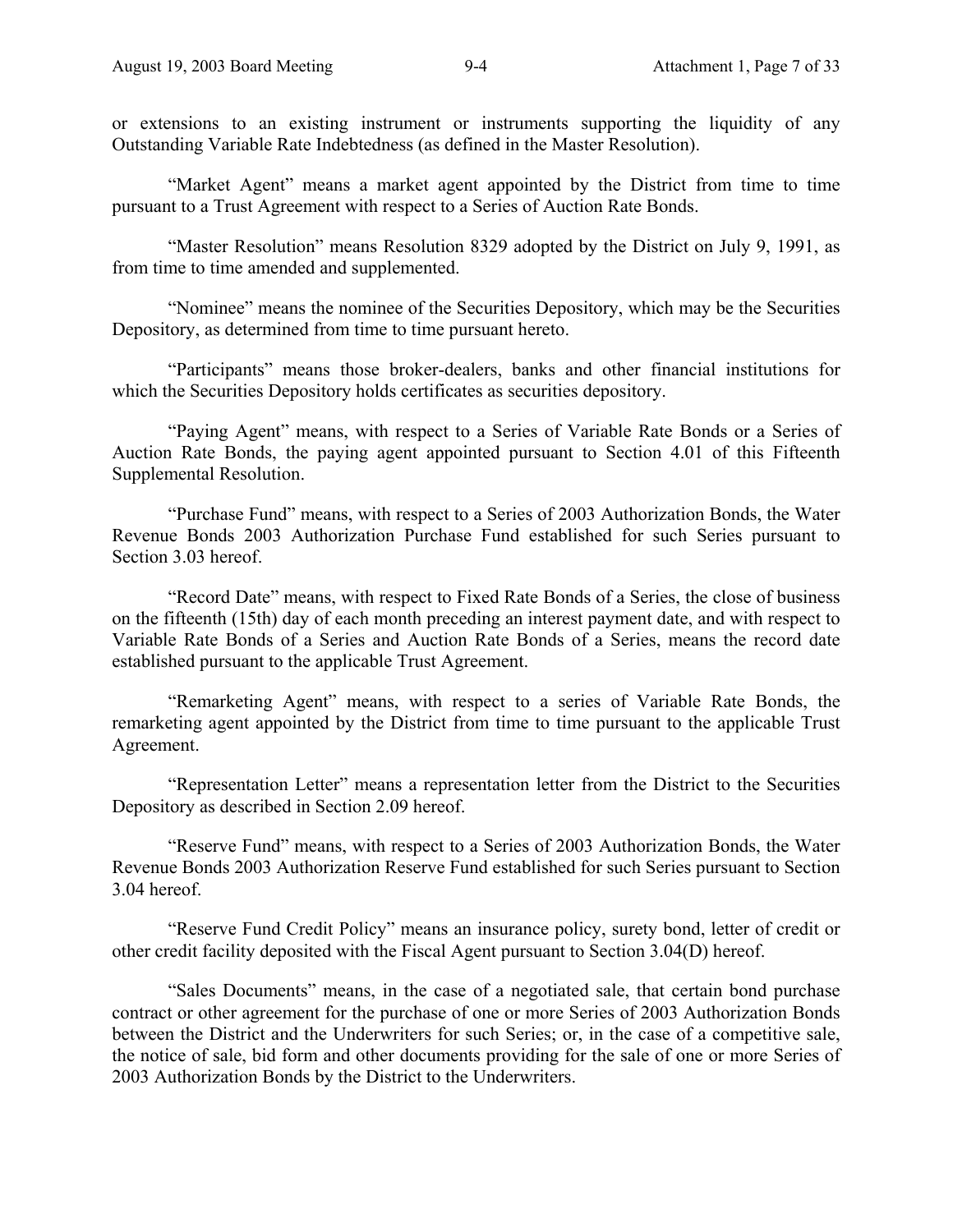"Securities Depository" means the Securities Depository acting as such hereunder and which may be the District.

"Tax Certificate" means, with respect to a Series of 2003 Authorization Bonds, the Tax Certificate of the District delivered by the District in connection with the issuance of such Series of 2003 Authorization Bonds.

"Trust Agreement" means, with respect to a Series of Variable Rate Bonds, the trust agreement, paying agent agreement or such other instrument or instruments executed and delivered in connection with the issuance of such Variable Rate Bonds which sets forth the terms and conditions of such Variable Rate Bonds and which appoints a Paying Agent and Remarketing Agent in respect of such Variable Rate Bonds and, with respect to a Series of Auction Rate Bonds, the trust agreement, paying agent agreement or such other instrument or instruments executed and delivered in connection with the issuance of such Auction Rate Bonds which sets forth the terms and conditions of such Auction Rate Bonds and which appoints a Paying Agent, Broker-Dealer, Auction Agent and Market Agent in respect of such Auction Rate Bonds.

"Underwriters" means, with respect to a Series of 2003 Authorization Bonds, in the case of a negotiated sale, the original purchaser or purchasers of such Series of 2003 Authorization Bonds; or, in the case of a competitive sale, the successful bidder or bidders for such Series of 2003 Authorization Bonds.

"Variable Rate Bonds" means 2003 Authorization Bonds bearing interest as determined from time to time by the Remarketing Agent or otherwise in accordance with the provisions of the Trust Agreement with respect to such 2003 Authorization Bonds.

### ARTICLE II

### THE 2003 AUTHORIZATION BONDS

SECTION 2.01 Authorization. Bonds are hereby authorized to be issued pursuant to the Act and the Master Resolution, which Bonds are designated as "The Metropolitan Water District of Southern California Water Revenue Bonds, 2003 Authorization" (the "2003 Authorization Bonds"). The 2003 Authorization Bonds may be issued in one or more Series at one time or from time to time in accordance with the terms hereof, and each Series of 2003 Authorization Bonds shall bear such additional designation as may be ascribed thereto in the Sales Documents for such Series. A Series of 2003 Authorization Bonds may be issued as Fixed Rate Bonds (including 2003 Authorization Current Interest Bonds and 2003 Authorization Capital Appreciation Bonds), Auction Rate Bonds or Variable Rate Bonds and shall be issued in the aggregate principal amount specified in the Sales Documents for such Series; provided, however, in no event shall the total aggregate principal amount of 2003 Authorization Bonds exceed \$500,000,000.

### SECTION 2.02 Terms of the 2003 Authorization Bonds.

(A) 2003 Authorization Current Interest Bonds. Each Series of 2003 Authorization Current Interest Bonds, if any, shall be Current Interest Bonds as described in the Master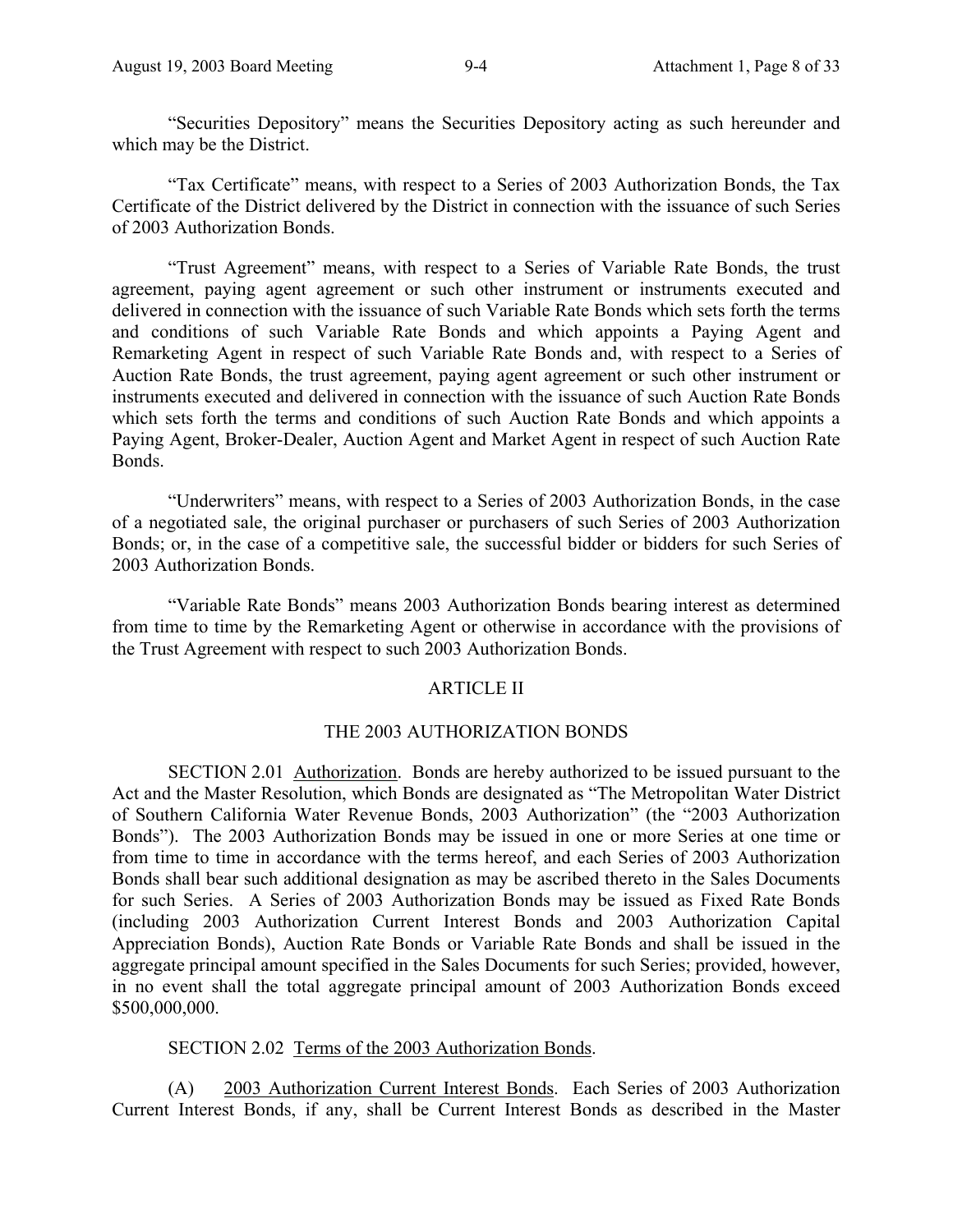Resolution and shall be issued in the aggregate principal amount set forth in the Sales Documents for such Series, shall be delivered in fully registered form in principal amounts in Authorized Denominations, and shall be numbered in such manner as the Fiscal Agent determines. Each Series of 2003 Authorization Current Interest Bonds shall be dated such date as shall be specified in the Sales Documents for such Series, shall bear interest from such dated date at the rates and shall mature on the date or dates and in the principal amount or amounts set forth in such Sales Documents, or Trust Agreement, if any, for such Series.

The Sales Documents, or Trust Agreement if any, with respect to a Series of 2003 Authorization Bonds shall designate which, if any, of the 2003 Authorization Current Interest Bonds of such Series shall be Term Bonds.

(B) 2003 Authorization Capital Appreciation Bonds. Each Series of 2003 Authorization Capital Appreciation Bonds shall be Capital Appreciation Bonds as described in the Master Resolution and, if any shall be issued, shall be issued in the aggregate Initial Amount, shall mature on the dates and have a yield to maturity as set forth in the Sales Documents for such Series. The 2003 Authorization Capital Appreciation Bonds, if any, shall be issued, shall be dated the date of delivery thereof, shall be delivered in fully registered form with Final Compounded Amounts in Authorized Denominations, and shall be numbered in such manner as determined by the Fiscal Agent.

The Accreted Value for a 2003 Authorization Capital Appreciation Bond having a \$5,000 Final Compounded Amount shall be illustrated by the Accreted Value Table set forth as an exhibit to the Sales Documents for such 2003 Authorization Capital Appreciation Bonds.

(C) Sources of Payment. The payment of the principal and Final Compounded Amount of, interest on, and any redemption premiums on, the 2003 Authorization Bonds shall be secured by and payable solely from Net Operating Revenues.

## SECTION 2.03 Interest.

(A) 2003 Authorization Current Interest Bonds. The 2003 Authorization Current Interest Bonds of any series which are Fixed Rate Bonds, if any, shall bear interest at the rates set forth in the Sales Documents for such Series (calculated on the basis of a 360-day year consisting of twelve 30-day months), payable initially on the date dates set forth in such Sales Documents and semiannually thereafter on January 1 and July 1 of each year. 2003 Authorization Current Interest Bonds of any Series which are Auction Rate Bonds, if any, shall bear interest as determined pursuant to, and calculated as set forth in, the Trust Agreement for such Series and payable as provided in such Trust Agreement. 2003 Authorization Current Interest Bonds of any Series which are Variable Rate Bonds, if any, shall bear interest as determined pursuant to the Trust Agreement for such Series (calculated on the basis of a 365- or 366-day year, as applicable, and actual days elapsed) payable as provided in such Trust Agreement. Each 2003 Authorization Current Interest Bond shall bear interest from the interest payment date before the date of authentication thereof unless it is authenticated during the period after a Record Date but on or before the next interest payment date, in which event it shall bear interest from that interest payment date, or unless it is authenticated prior to the first Record Date, in which event it shall bear interest from the dated date of the 2003 Authorization Current Interest Bonds specified in the Sales Documents, or Trust Agreement if any, or unless at the time of authentication interest is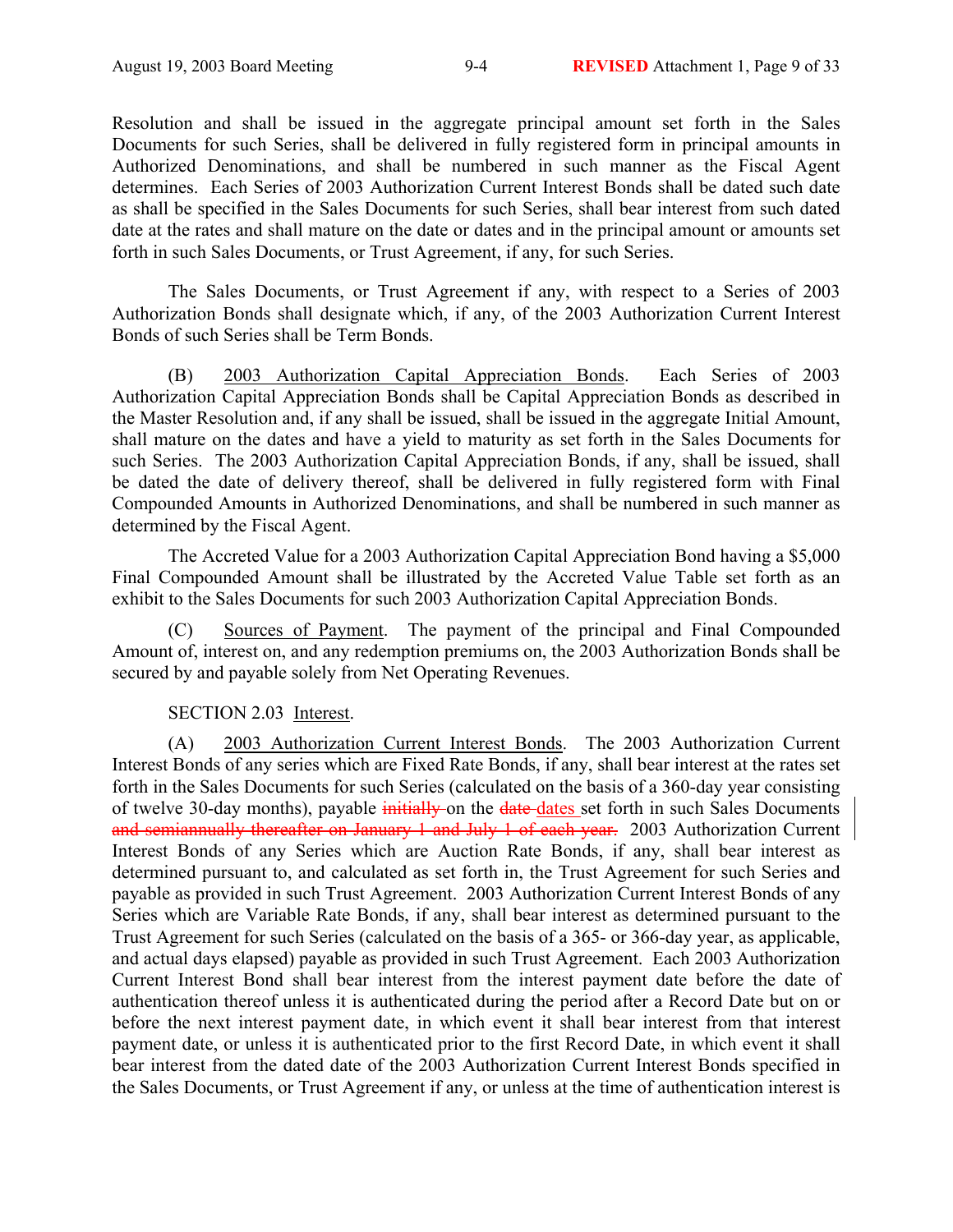in default, in which event it shall bear interest from the interest payment date to which interest has been paid or provided for.

(B) 2003 Authorization Capital Appreciation Bonds. Interest with respect to the 2003 Authorization Capital Appreciation Bonds of any maturity shall be compounded at the original yield thereof set forth in the Sales Documents commencing on the date dates specified in such Sales Documents and, unless otherwise provided in such Sales Documents, semi-annually thereafter on January 1 and July 1 of each year, computed using a year of 360 days comprised of twelve months of 30 days and shall be payable only at maturity or upon redemption as part of the Accreted Value. Accreted Value on any date other than January 1 and July 1 on the dates on which interest is compounded as specified in such Sales Documents shall be calculated by straight line interpolation of the Accreted Value as of the immediately preceding and succeeding January 1 and July 1. dates on which interest is compounded as specified in such Sales **Documents** 

(C) Payment of Interest. Each 2003 Authorization Bond shall bear or accrete interest until the principal or Final Compounded Amount thereof has been paid; provided, however, that if at the maturity date of any 2003 Authorization Bond or if on the redemption date thereof if the same has been fully called for redemption, in each case, funds are available for the payment thereof in full in accordance with the terms of Article IX of the Master Resolution, such 2003 Authorization Bond shall then cease to bear or accrete interest.

SECTION 2.04 Place of Payment. Subject to Section 2.08 hereof, for so long as the Treasurer is the Fiscal Agent, the principal or Final Compounded Amount of the Fixed Rate Bonds shall be payable in lawful money of the United States of America upon presentation and surrender of such Fixed Rate Bonds at the corporate office of the District. Interest on the 2003 Authorization Current Interest Bonds shall be paid by check or draft mailed by first class mail to the persons whose names appear on the registration books of the Fiscal Agent as the registered Owners of such 2003 Authorization Current Interest Bonds as of the close of business on the Record Date at such persons' addresses as they appear on such registration books, except that an Owner of \$1,000,000 or more in principal amount of Fixed Rate Bonds which are Current Interest Bonds may be paid interest by wire transfer to an account in the United States if such Owner makes a written request of the Fiscal Agent at least thirty (30) days preceding any interest payment date specifying the wire transfer instructions for such Owner. Such notice may provide that it will remain in effect for later interest payments until changed or revoked by another written notice. Payments of default interest shall be paid by check, draft or wire transfer to the Owners as of a special record date to be fixed by the Fiscal Agent, notice of which special record date shall be given to the Owners by the Fiscal Agent not less than ten (10) days prior thereto. Principal of and interest on the Auction Rate Bonds and the Variable Rate Bonds shall be payable as provided in the applicable Trust Agreement.

## SECTION 2.05 Redemption.

(A) Optional Redemption. The Fixed Rate Bonds of any Series shall be subject to call and redemption prior to maturity, at the option of the District, in the amounts, at the redemption prices and on the dates set forth in the Sales Documents with respect to such Series. The Auction Rate Bonds and the Variable Rate Bonds of any Series shall be subject to call or redemption as provided in the Trust Agreement with respect to such Series.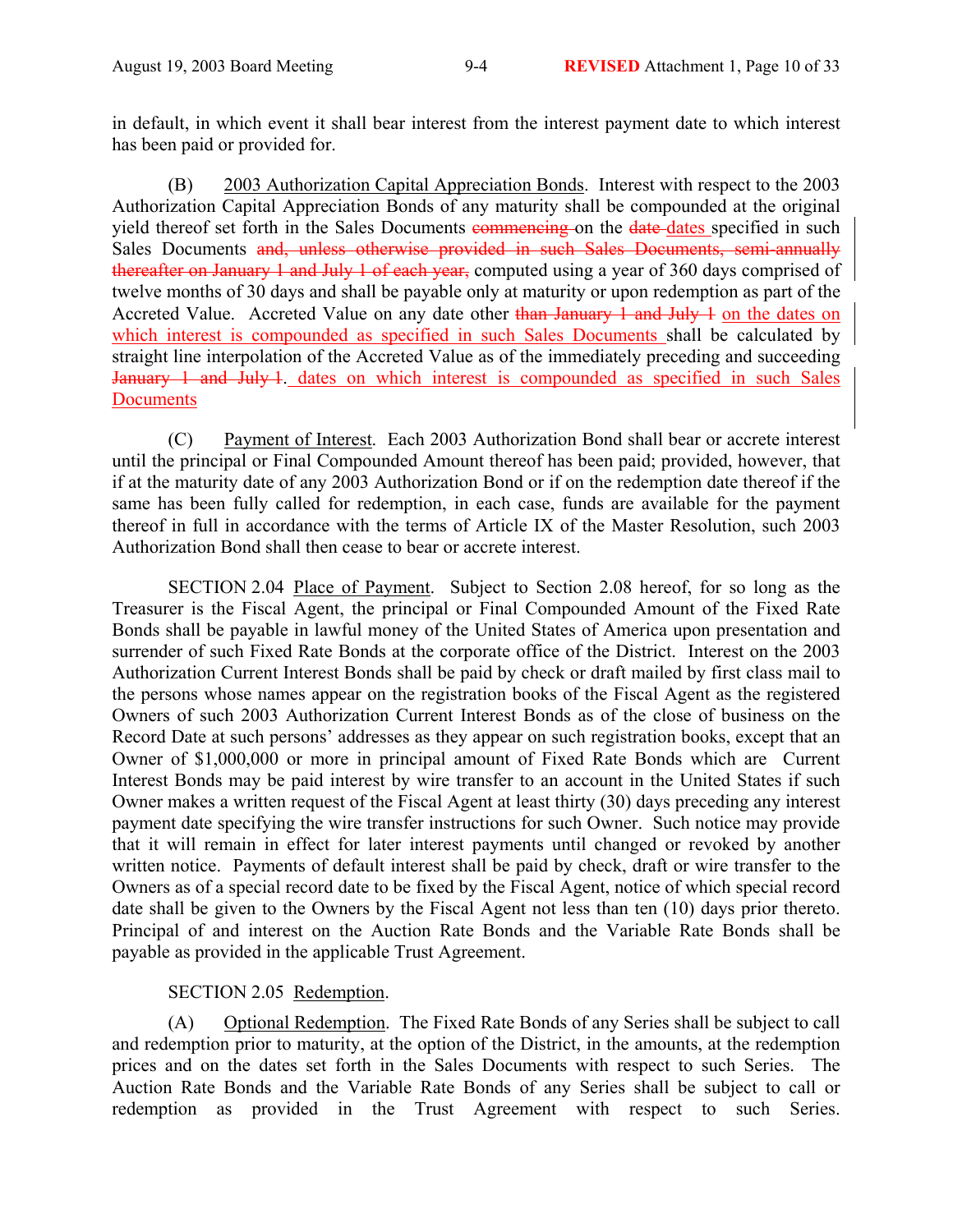(B) Mandatory Sinking Account Payments. The Term Bonds of any Series, if any, shall be called before maturity and redeemed at a redemption price equal to the par amount thereof from Mandatory Sinking Account Payments with respect to such Series which have been deposited in the Bond Service Fund, in the amounts and upon the dates established for each such maturity, as set forth in the Sales Documents or Trust Agreement, as the case may be, with respect to such Series.

(C) Disposition of Redemption Rights. The Sales Documents applicable to a Series of 2003 Authorization Bonds may contain provisions with respect to the sale or disposition of the right of the District to redeem any 2003 Authorization Bonds of such Series.

SECTION 2.06 Form of 2003 Authorization Bonds. Except as otherwise provided in the applicable Sales Documents, the 2003 Authorization Current Interest Bonds and 2003 Authorization Capital Appreciation Bonds of each Series shall be issued in substantially the form set forth in Exhibit A1 and Exhibit A2, respectively, hereto, which exhibit is incorporated herein by this reference as if set forth in full. The Auction Rate Bonds and the Variable Rate Bonds of each Series shall be issued in substantially the form set forth in the Trust Agreement relating to such Series of 2003 Authorization Bonds.

SECTION 2.07 CUSIP Identification Numbers. CUSIP identification numbers shall be ordered by the Underwriters and caused by the District to be printed on the 2003 Authorization Bonds, but such numbers shall not be deemed a part of the 2003 Authorization Bonds or a part of the contract evidenced thereby and no liability shall attach to the District or its officers, employees or agents because of or on account of such CUSIP identification numbers.

SECTION 2.08 Book-Entry System. Except as otherwise provided in the Trust Agreement with respect to Auction Rate Bonds or Variable Rate Bonds of any Series, the 2003 Authorization Bonds shall be initially issued in the form of a single (unless more than a single 2003 Authorization Bond is required by the Securities Depository), separate, fully registered 2003 Authorization Bond (which may be typewritten) for each of the maturities of the 2003 Authorization Bonds. Upon initial issuance, the ownership of each such 2003 Authorization Bond shall be registered in the Bond Register of the Fiscal Agent in the name of Cede & Co., as nominee of the Securities Depository. Except as provided in Section 2.10 hereof, the ownership of each Outstanding 2003 Authorization Bond shall be registered in the Bond Register of the Fiscal Agent in the name of the Nominee.

With respect to the 2003 Authorization Bonds registered in the Bond Register of the Fiscal Agent in the name of the Nominee, the District and the Fiscal Agent shall have no responsibility or obligation to any Participant or to any person on behalf of which a Participant holds an interest in the 2003 Authorization Bonds. Without limiting the immediately preceding sentence, the District and the Fiscal Agent shall have no responsibility or obligation (unless the Fiscal Agent is at such time the Securities Depository) with respect to (i) the accuracy of the records of the Securities Depository, the Nominee or any Participant with respect to any ownership interest in the 2003 Authorization Bonds, (ii) the delivery to any Participant or any other person, other than an Owner as shown in the Bond Register of the Fiscal Agent, of any notice with respect to the 2003 Authorization Bonds, or (iii) the payment to any Participant or any other person, other than an Owner as shown in the Bond Register of the Fiscal Agent, of any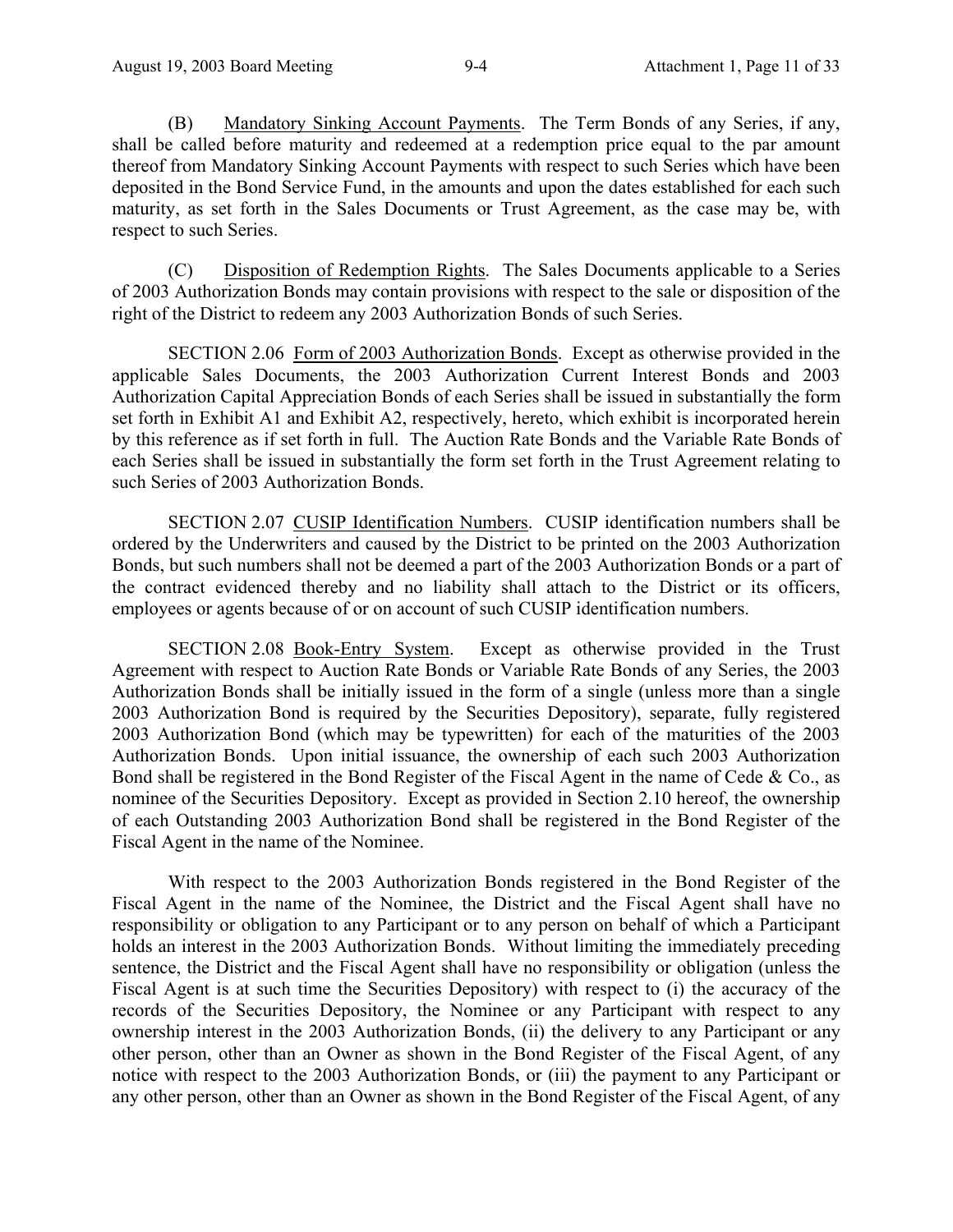amount with respect to principal of or interest and premium, if any, on the 2003 Authorization Bonds. The District and the Fiscal Agent may treat and consider the person in whose name each 2003 Authorization Bond is registered in the Bond Register of the Fiscal Agent as the holder and absolute Owner of such 2003 Authorization Bond for the purpose of payment of principal or Final Compounded Amount of, and interest on, such 2003 Authorization Bond, for the purpose of giving notices and other matters with respect to such 2003 Authorization Bond, and for all other purposes whatsoever.

The Fiscal Agent shall pay all principal and Accreted Value of and interest on the 2003 Authorization Bonds only to or upon the order of the respective Owners, as shown in the Bond Register of the Fiscal Agent, or their respective attorneys, duly authorized in writing, and all such payments shall be valid and effective to fully satisfy and discharge the obligations hereunder with respect to the payment of principal and Final Compounded Amount of, and interest on, the 2003 Authorization Bonds to the extent of the sum or sums so paid. No person other than an Owner, as shown in the Bond Register of the Fiscal Agent, shall receive a 2003 Authorization Bond evidencing the obligation to make payments of principal, Final Compounded Amount and interest and premium, if any, pursuant to this Fifteenth Supplemental Resolution. Upon delivery by the Securities Depository to the Fiscal Agent and the District of written notice to the effect that the Securities Depository has determined to substitute a new nominee in place of the Nominee, and subject to the provisions herein with respect to record dates, the word Nominee in this Fifteenth Supplemental Resolution shall refer to such new nominee of the Securities Depository.

SECTION 2.09 Representation Letter. In order to qualify the 2003 Authorization Bonds for the Securities Depository's book-entry system, the Authorized Representative is hereby authorized to execute and deliver on behalf of the District to such Securities Depository a letter from the District representing such matters as shall be necessary to so qualify the 2003 Authorization Bonds (the "Representation Letter"). The execution and delivery of the Representation Letter shall not in any way limit the provisions of Section 2.08 hereof or in any other way impose upon the District any obligation whatsoever with respect to persons having interests in the 2003 Authorization Bonds other than the Owners, as shown on the Bond Register of the Fiscal Agent. In the Representation Letter, the Fiscal Agent shall agree to take all actions necessary to comply with all representations of the District in the Representation Letter. In addition to the execution and delivery of the Representation Letter, each Authorized Representative of the District is hereby authorized to take any other actions, not inconsistent with this Fifteenth Supplemental Resolution, to qualify the 2003 Authorization Bonds for the Securities Depository's book-entry program.

SECTION 2.10 Transfers Outside Book-Entry System. In the event (i) the Securities Depository determines not to continue to act as securities depository for the 2003 Authorization Bonds, or (ii) the District determines that the Securities Depository shall, subject to the provisions of the applicable Trust Agreement with respect to Auction Rate Bonds or Variable Rate Bonds of such Series, no longer so act and delivers a written certificate to the Fiscal Agent to that effect, then the District will discontinue the book-entry system with the Securities Depository. Subject to the provisions of the applicable Trust Agreement with respect to Auction Rate Bonds or Variable Rate Bonds of any Series, if the District determines to replace the Securities Depository with another qualified securities depository, the District shall prepare or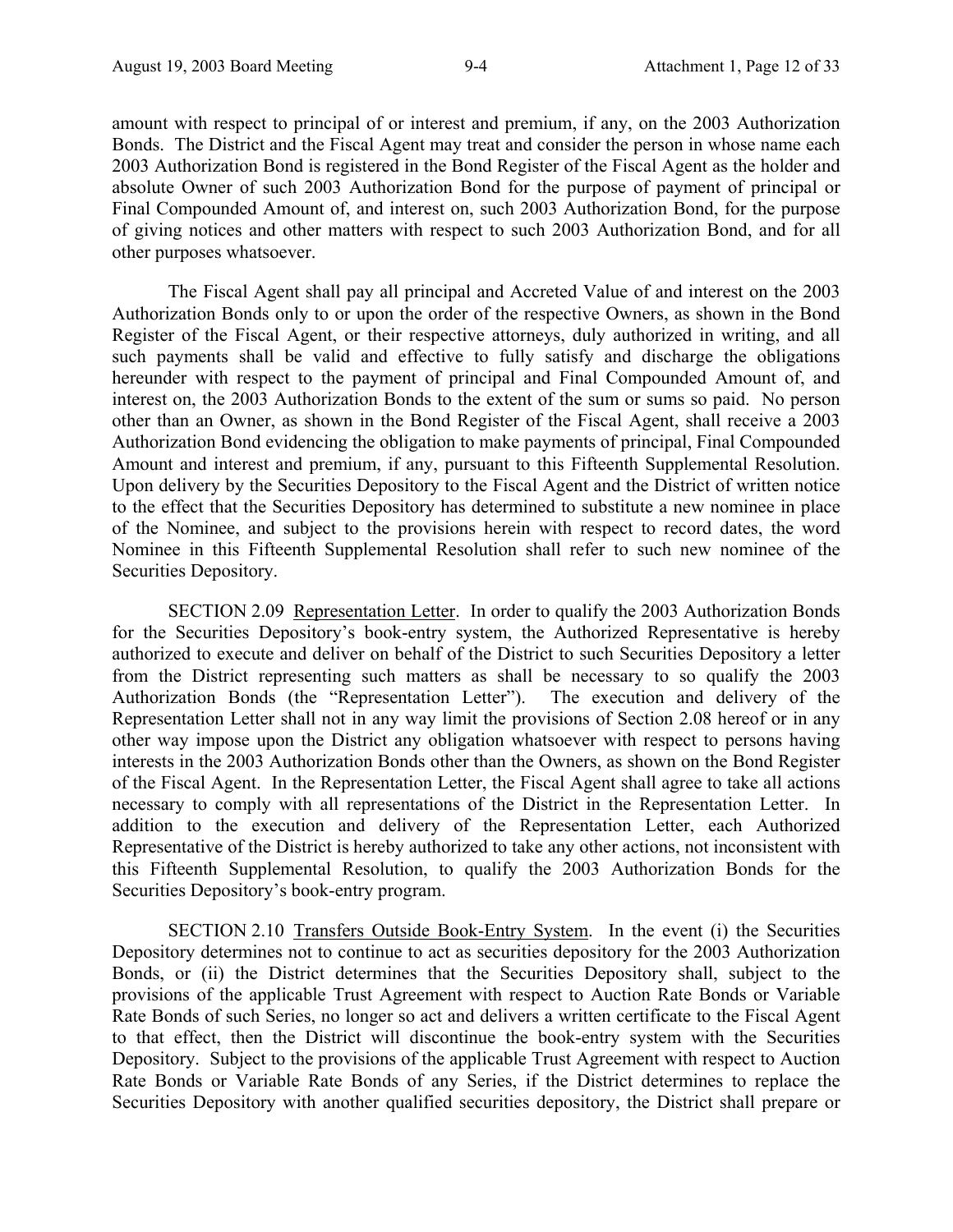direct the preparation of a new, single, separate, fully registered 2003 Authorization Bond for each of the maturities of the 2003 Authorization Bonds, registered in the name of such successor or substitute qualified securities depository or its nominee, or make such other arrangement acceptable to the District and the Securities Depository as are not inconsistent with the terms of this Fifteenth Supplemental Resolution. If the District fails to identify another qualified securities depository to replace the Securities Depository, then the 2003 Authorization Bonds shall no longer be restricted to being registered in the Bond Register of the Fiscal Agent in the name of the Nominee, but shall be registered in whatever name or names the Participants transferring or exchanging Bonds shall designate, in accordance with the provisions of Article II of the Master Resolution and, with respect to the Auction Rate Bonds or Variable Rate Bonds, the provisions of the applicable Trust Agreement.

SECTION 2.11 Payments and Notices to the Nominee. Notwithstanding any other provision of this Fifteenth Supplemental Resolution to the contrary, so long as any 2003 Authorization Bond is registered in the name of the Nominee, all payments with respect to principal and Final Compounded Amount of, and interest and premium, if any, on, such 2003 Authorization Bond and all notices with respect to such 2003 Authorization Bond shall be made and given, respectively, as provided in the Representation Letter or as otherwise instructed by the Securities Depository.

SECTION 2.12 Initial Depository and Nominee. The initial Securities Depository under this Fifteenth Supplemental Resolution shall be DTC. The initial Nominee shall be Cede & Co., as Nominee of DTC.

### ARTICLE III

## APPLICATION OF BOND PROCEEDS; ESTABLISHMENT OF FUNDS; COVENANTS

SECTION 3.01 Application of Proceeds of 2003 Authorization Bonds. The proceeds of the sale of a Series of 2003 Authorization Bonds and such other moneys as are available and necessary to accomplish the purposes of this Fifteenth Supplemental Resolution from time to time shall be deposited with the Treasurer and shall be held in trust and, unless otherwise specified in a Certificate of an Authorized Representative, shall be set aside by the Treasurer as follows:

(a) The Treasurer shall deposit in the Bond Service Fund the amount of such proceeds representing interest accrued, if any, on such Series of 2003 Authorization Bonds to the date of delivery thereof.

(b) Subject to the provisions of this Fifteenth Supplemental Resolution permitting deposit of a Reserve Fund Credit Policy, the Treasurer shall deposit in the Reserve Fund for such Series of 2003 Authorization Bonds an amount equal to the Bond Reserve Requirement for such Series of 2003 Authorization Bonds.

(c) The Treasurer shall deposit in the Costs of Issuance Fund for such Series of 2003 Authorization Bonds the amount of such proceeds necessary to pay all Costs of Issuance that are not to be paid from other sources.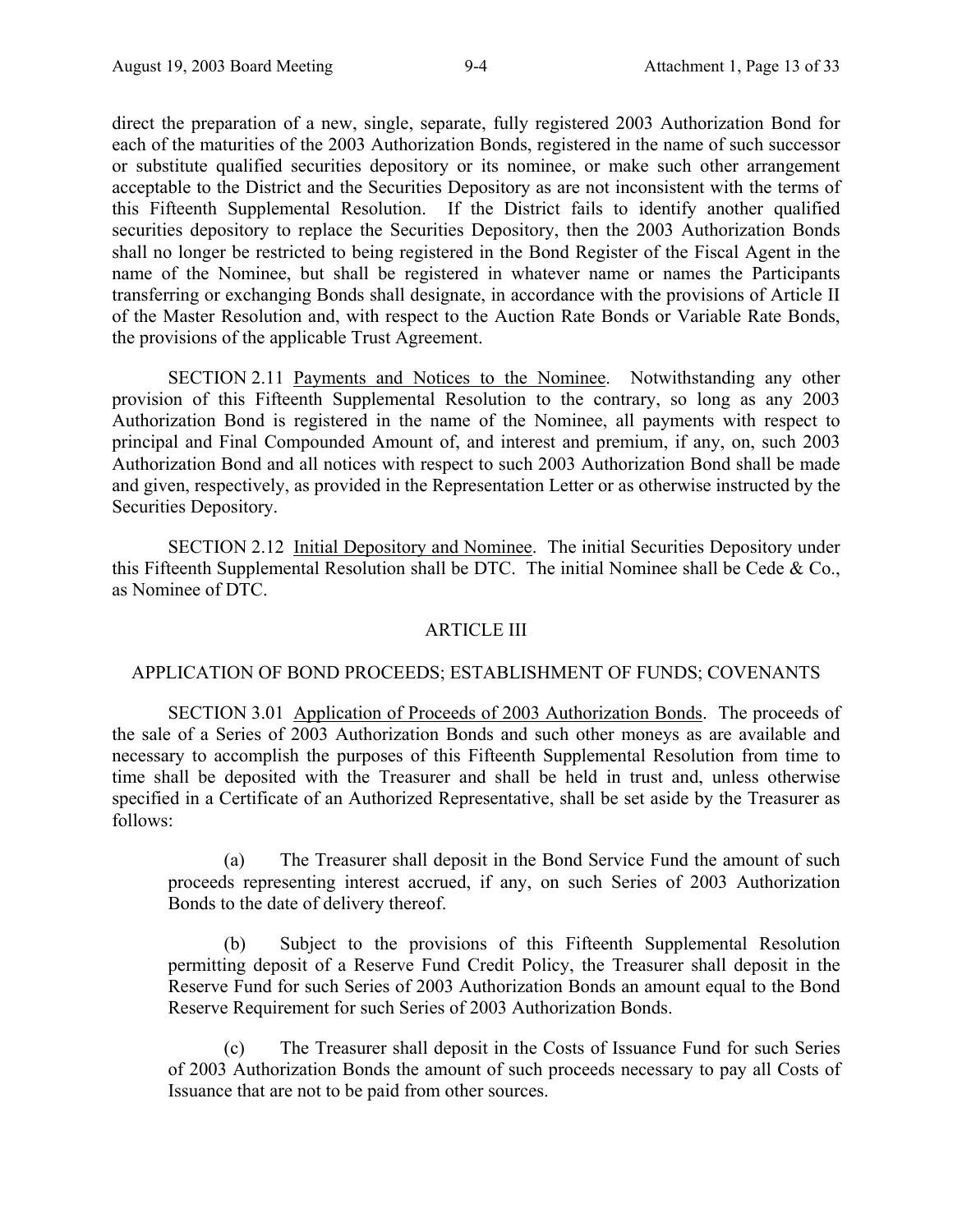(d) The remaining proceeds shall be deposited in the Construction Fund for such Series of 2003 Authorization Bonds.

## SECTION 3.02 Establishment and Application of Costs of Issuance Funds.

(A) The District shall establish, and the Treasurer shall maintain and hold in trust a separate fund with respect to each Series of 2003 Authorization Bonds, which shall be designated as the "Water Revenue Bonds 2003 Authorization Costs of Issuance Fund" and shall bear such additional designation as shall be determined by an Authorized Representative. The moneys in each such Costs of Issuance Fund shall be used and withdrawn by the Treasurer to pay Costs of Issuance incurred in connection with the issuance of the applicable Series of 2003 Authorization Bonds. The Treasurer shall hold moneys in each such Costs of Issuance Fund uninvested until expended unless directed otherwise by a Certificate of an Authorized Representative. Any amounts remaining in a Costs of Issuance Fund six months following the date of issuance of the 2003 Authorization Bonds with respect thereto either (i) shall be transferred to the corresponding Construction Fund and applied as provided in Section 3.03 or (ii) shall be applied for such other lawful purposes determined by the District as are approved in an Opinion of Bond Counsel to the effect that such action shall not, in and of itself, adversely affect the tax-exempt status of interest on the Bonds.

(B) The Treasurer shall keep a record of all payments from each Costs of Issuance Fund, which record shall state: (i) the item number of such payment; (ii) the name and address of the person to whom each such payment is due, which may be the District in the case of reimbursement for costs theretofore paid by the District; and (iii) the purpose by general classification for which each obligation to be paid was incurred.

## SECTION 3.03 Establishment and Application of Construction Funds.

(A) The District shall establish, and the Treasurer shall maintain and hold in trust, one or more separate funds which shall be designated as the "Water Revenue Bonds 2003 Authorization Construction Fund" and shall bear such additional designation as shall be determined by an Authorized Representative. The moneys in each Construction Fund shall be used and withdrawn by the Treasurer to pay Construction Costs incurred in connection with the issuance of the 2003 Authorization Bonds. All investment earnings on funds held in each Construction Fund shall be credited to such fund unless otherwise specified in a Certificate of an Authorized Representative.

(B) The Treasurer shall keep a record of all payments from each Construction Fund, which record shall state: (i) the item number of such payment; (ii) the name and address of the person to whom each such payment is due, which may be the District in the case of reimbursement for costs theretofore paid by the District; and (iii) the purpose by general classification for which each obligation to be paid was incurred.

## SECTION 3.04 Establishment, Pledge, Funding and Application of Reserve Funds.

(A) In connection with the issuance of a Series of 2003 Authorization Bonds pursuant to this Fifteenth Supplemental Resolution, the District shall establish and the Treasurer shall maintain and hold in trust a separate fund designated as the "Water Revenue Bonds 2003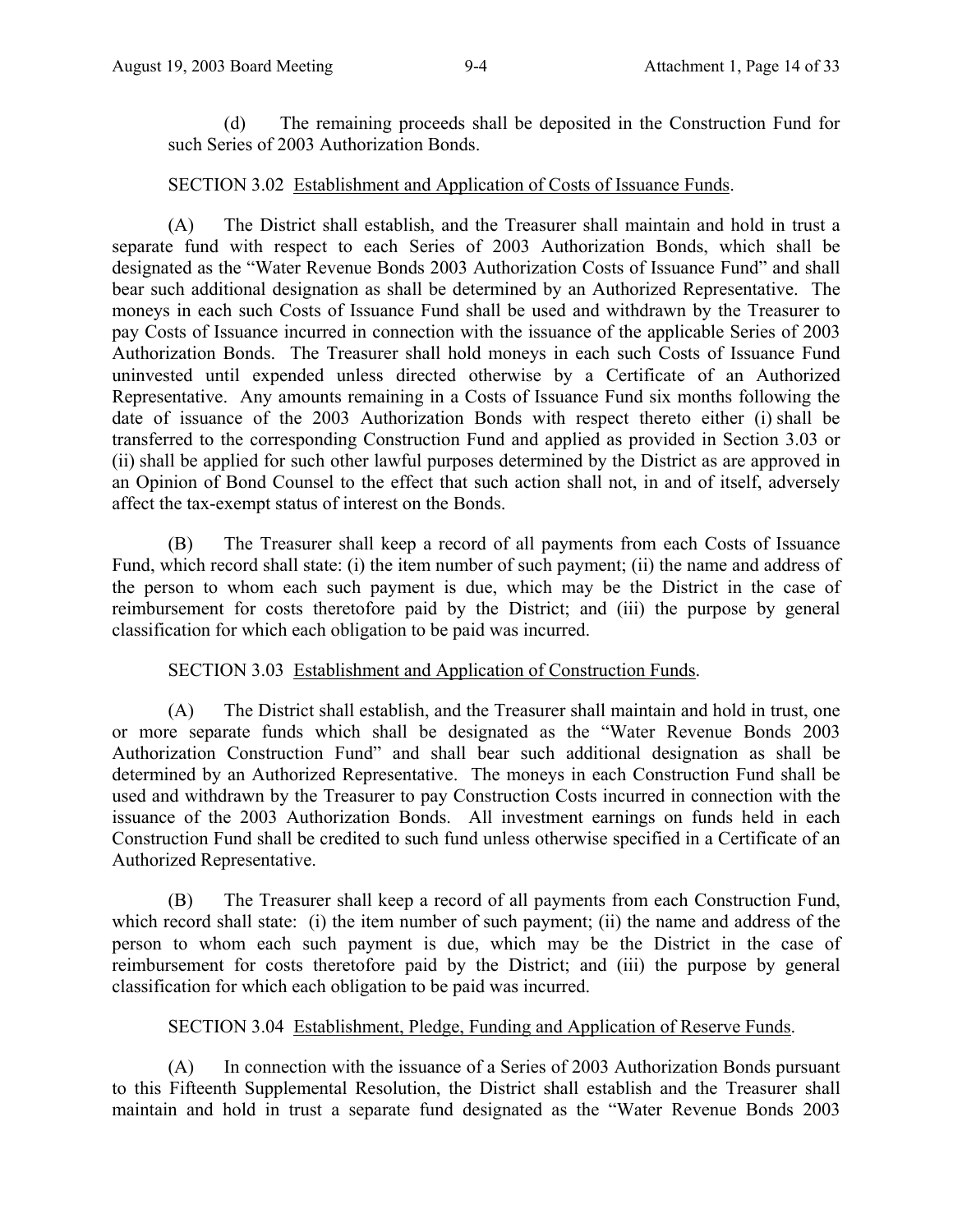Authorization Reserve Fund" and shall bear such additional designation as shall be determined by an Authorized Representative. Each Reserve Fund shall be funded as set forth in Section 3.01 hereof and applied as set forth in this Section 3.04. All amounts held by the Treasurer in the Reserve Fund established with respect to such Series of 2003 Authorization Bonds shall be pledged to secure the payment of the principal and Final Compounded Amount of, and interest on, such Series of 2003 Authorization Bonds in accordance with their terms.

(B) The District shall at all times maintain an amount equal to the applicable Bond Reserve Requirement in the Reserve Fund established with respect to a Series of 2003 Authorization Bonds until such Series is discharged in accordance with the provisions of Article IX of the Master Resolution. The amount of the Bond Reserve Requirement applicable to a designated Series of 2003 Authorization Bonds shall be set forth in the Sales Documents for such Series. In the event of any deficiency in a Reserve Fund, the Treasurer shall replenish such deficiency in accordance with the provisions of Section 5.07 of the Master Resolution.

(C) All amounts in the Reserve Fund established with respect to a Series of 2003 Authorization Bonds shall be used and withdrawn by the Treasurer, as hereinafter provided, solely for the purpose of (i) paying principal and Final Compounded Amount of, and interest on, such Series of 2003 Authorization Bonds in the event moneys in the Bond Service Fund are insufficient, or (ii) for the payment of the final principal and Final Compounded Amount and interest payment on such Series of 2003 Authorization Bonds. Any amounts in the Reserve Fund established with respect to a Series of 2003 Authorization Bonds in excess of the Bond Reserve Requirement for such Series shall be transferred to the Bond Service Fund for such Series unless otherwise specified in a Certificate of an Authorized Representative.

All Authorized Investments credited to a Reserve Fund shall be valued as of June 30 of each year (or the next preceding or succeeding Business Day, as determined by the District, if such day is not a Business Day) at their fair market value determined to the extent practical by reference to the closing bid price thereof published in The Wall Street Journal or any other financial publication or quotation service selected by the Treasurer at his or her discretion.

(D) Notwithstanding anything herein to the contrary, at the option of the District, amounts required to be held in a Reserve Fund may be substituted, in whole or in part, by the deposit with the Fiscal Agent of a Reserve Fund Credit Policy in a stated amount equal to the amounts so substituted, provided that prior to the substitution of such Reserve Fund Credit Policy the Rating Agencies shall have been notified of such proposed substitution and the substitution shall not result in a downgrading or withdrawal of any rating of such Series of 2003 Authorization Bonds then in effect by the Rating Agencies. Any such substituted moneys shall be applied as provided in a Certificate of an Authorized Representative.

So long as a Reserve Fund Credit Policy shall be in force and effect with respect to such Series of 2003 Authorization Bonds, any deposits required to be made with respect to the applicable Reserve Fund pursuant to Section 5.07 of the Master Resolution shall include any amounts due to the provider of such Reserve Fund Credit Policy resulting from a draw on such Reserve Fund Credit Policy (which amounts shall constitute a "deficiency" or "withdrawal" from the applicable Reserve Fund within the meaning of Section 5.07 of the Master Resolution). Any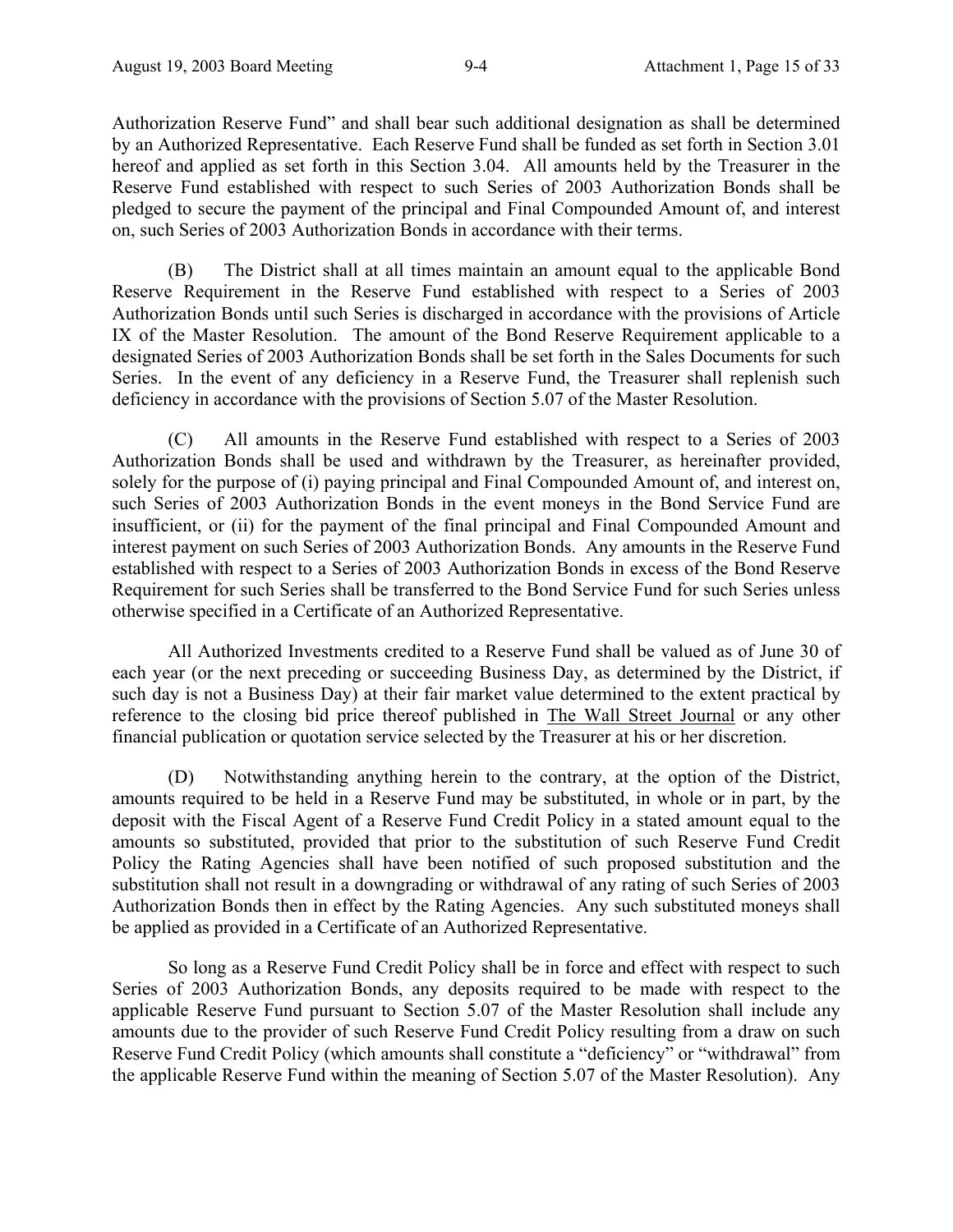SECTION 3.05 Establishment and Application of Excess Earnings Funds. To ensure proper compliance with the tax covenants contained in Section 3.06 hereof, the District shall establish and the Treasurer maintain a fund for each Series of 2003 Authorization Bonds issued hereunder, which fund shall be separate from any other fund or account established and maintained hereunder or under the Master Resolution designated as the "Water Revenue Bonds 2003 Authorization Excess Earnings Fund" and shall bear such additional designation as shall be determined by an Authorized Representative. All money at any time deposited in the Excess Earnings Fund with respect to a Series of 2003 Authorization Bonds in accordance with the provisions of the Tax Certificate applicable to such Series shall be held by the Treasurer for the account of the District in trust for payment to the federal government of the United States of America, and neither the District nor the Owner of any bonds of such Series of 2003 Authorization Bonds shall have any rights in or claim to such money. All amounts deposited into or on deposit in any such Excess Earnings Fund shall be governed by this Fifteenth Supplemental Resolution and by the applicable Tax Certificate. The Treasurer shall invest all amounts held in any such Excess Earnings Fund in accordance with the applicable Tax Certificate. Money shall not be transferred from the Excess Earnings Fund established for a Series of 2003 Authorization Bonds except in accordance with the Tax Certificate with respect to such Series.

SECTION 3.06 Tax Covenants. In order to maintain the exclusion from gross income of the interest on the 2003 Authorization Bonds for federal income tax purposes, the District covenants to comply with each applicable requirement of Section 103 and Sections 141 through 150 of the Code and the District agrees to comply with the covenants contained in, and the instructions given pursuant to, each Tax Certificate which by this reference is incorporated herein, as a source of guidance for compliance with such provisions.

Notwithstanding any other provisions of the Master Resolution or this Fifteenth Supplemental Resolution to the contrary, upon the District's failure to observe, or refusal to comply with, the foregoing covenant, no Person other than the Owners of the 2003 Authorization Bonds shall be entitled to exercise any right or remedy provided to the Owners under the Master Resolution or this Fifteenth Supplemental Resolution on the basis of the District's failure to observe, or refusal to comply with, such covenant.

SECTION 3.07 Establishment and Application of Additional Funds. In addition to the funds established pursuant to the Master Resolution and this Fifteenth Supplemental Resolution, there shall be established and maintained such additional funds and/or accounts as shall be set forth in the Trust Agreement, if any, with respect to: (i) the purchase and remarketing of the Variable Rate Bonds; (ii) the payments to be made by the District under any interest rate swap agreement or agreements entered into by the District pursuant to Section 5.04 hereof, or (iii) for such other purposes as the District or the Fiscal Agent deem necessary or desirable.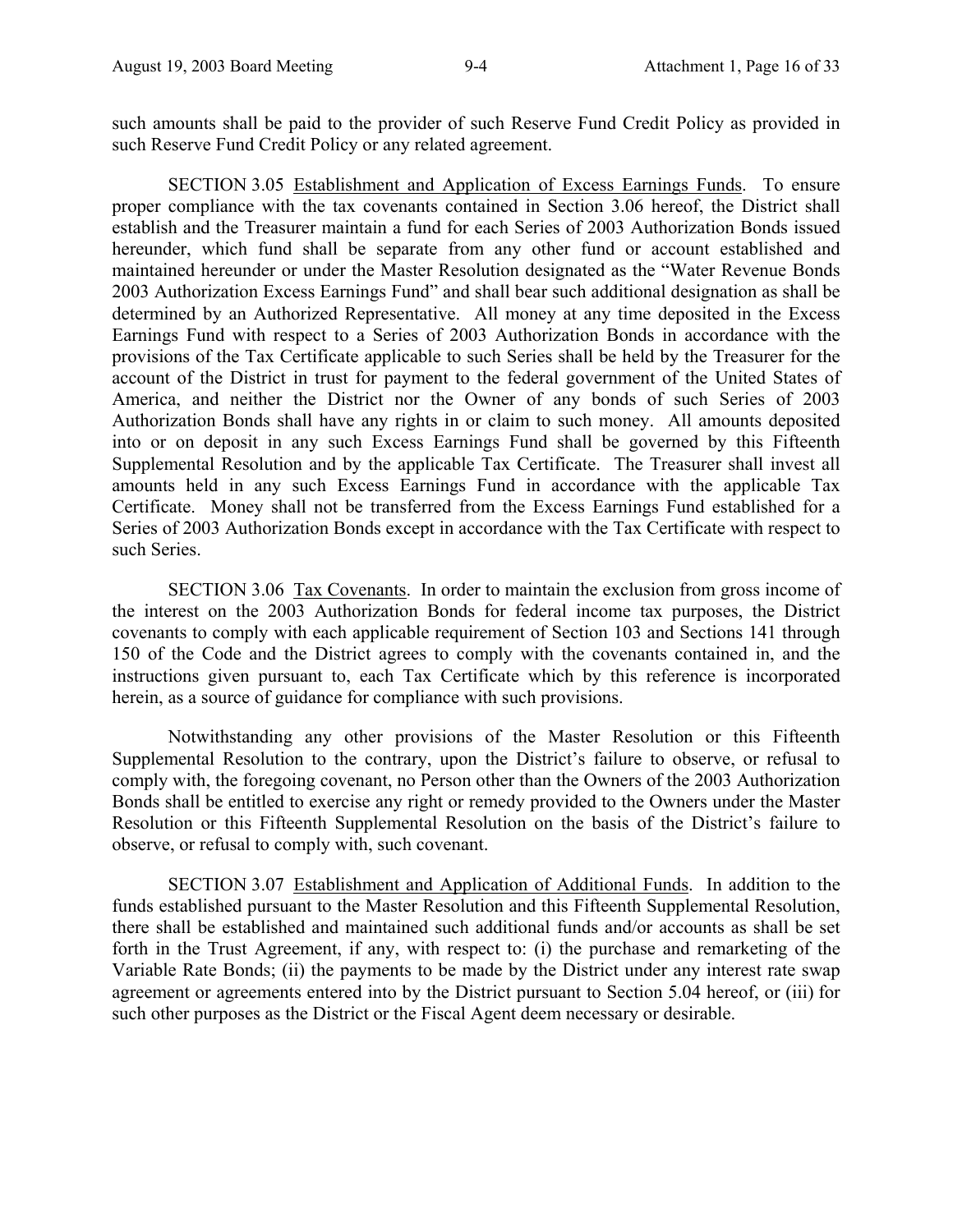#### ARTICLE IV

## FISCAL AGENT AND PAYING AGENT

SECTION 4.01 Fiscal Agent and Paying Agent. The Treasurer of the District is hereby appointed as Fiscal Agent with respect to the 2003 Authorization Bonds. In addition, with respect to a Series of Auction Rate Bonds or Variable Rate Bonds, if any, an Authorized Representative shall appoint a Paying Agent, which shall have such duties as shall be set forth in the respective Trust Agreement.

#### ARTICLE V

## SALE OF 2003 AUTHORIZATION BONDS; APPROVAL OF SALES DOCUMENTS AND TRUST AGREEMENTS

SECTION 5.01 Ad Hoc Committee. The Chairman of the Board, or in the event of a vacancy, the Acting Chairman of the Board, the Chairman of the Budget, Finance and Investment Committee of the Board (or in the event the Budget, Finance and Investment Committee is renamed, dissolved, or reorganized, such other committee of the Board which shall have substantially all of the duties of the Budget, Finance and Investment Committee prior to such renaming, dissolution, or reorganization), or in the event of a vacancy, the Acting Chairman of the Budget, Finance and Investment Committee of the Board (or in the event the Budget, Finance and Investment Committee is renamed, dissolved, or reorganized, such other committee of the Board which shall have substantially all of the duties of the Budget, Finance and Investment Committee prior to such renaming, dissolution, or reorganization), and the General Manager or his or her designee, or in the event of a vacancy, the Acting General Manager or his or her designee, acting jointly, are hereby constituted an ad hoc committee (the "Ad Hoc Committee").

SECTION 5.02 Approval of Sales Documents and Trust Agreements. The Ad Hoc Committee is authorized and directed to determine on behalf of the District the aggregate principal amount, terms and conditions of each Series of 2003 Authorization Bonds, and the terms and conditions of the sale of each Series of 2003 Authorization Bonds at either a private sale to one or more purchasers or a competitive sale. The Ad Hoc Committee is hereby empowered to establish on behalf of the District such aggregate principal amount, terms and conditions of each Series of 2003 Authorization Bonds, and the terms and conditions of the sale of each Series of 2003 Authorization Bonds to the Underwriters, as the members of the Ad Hoc Committee shall agree upon in their sole discretion as being in the best interests of the District, subject only to the provisions of the Act and of this Fifteenth Supplemental Resolution, and shall be so empowered solely to implement the fundamental policies established by this Fifteenth Supplemental Resolution in a manner that is most advantageous to the District, and, if required, to deem the preliminary official statement relating to each Series of 2003 Authorization Bonds as being final within the meaning of Rule 15c2-12 promulgated under the Securities Exchange Act of 1934, as amended; provided, however, that such authorization shall expire on September 30, 2005 unless otherwise directed by the Board.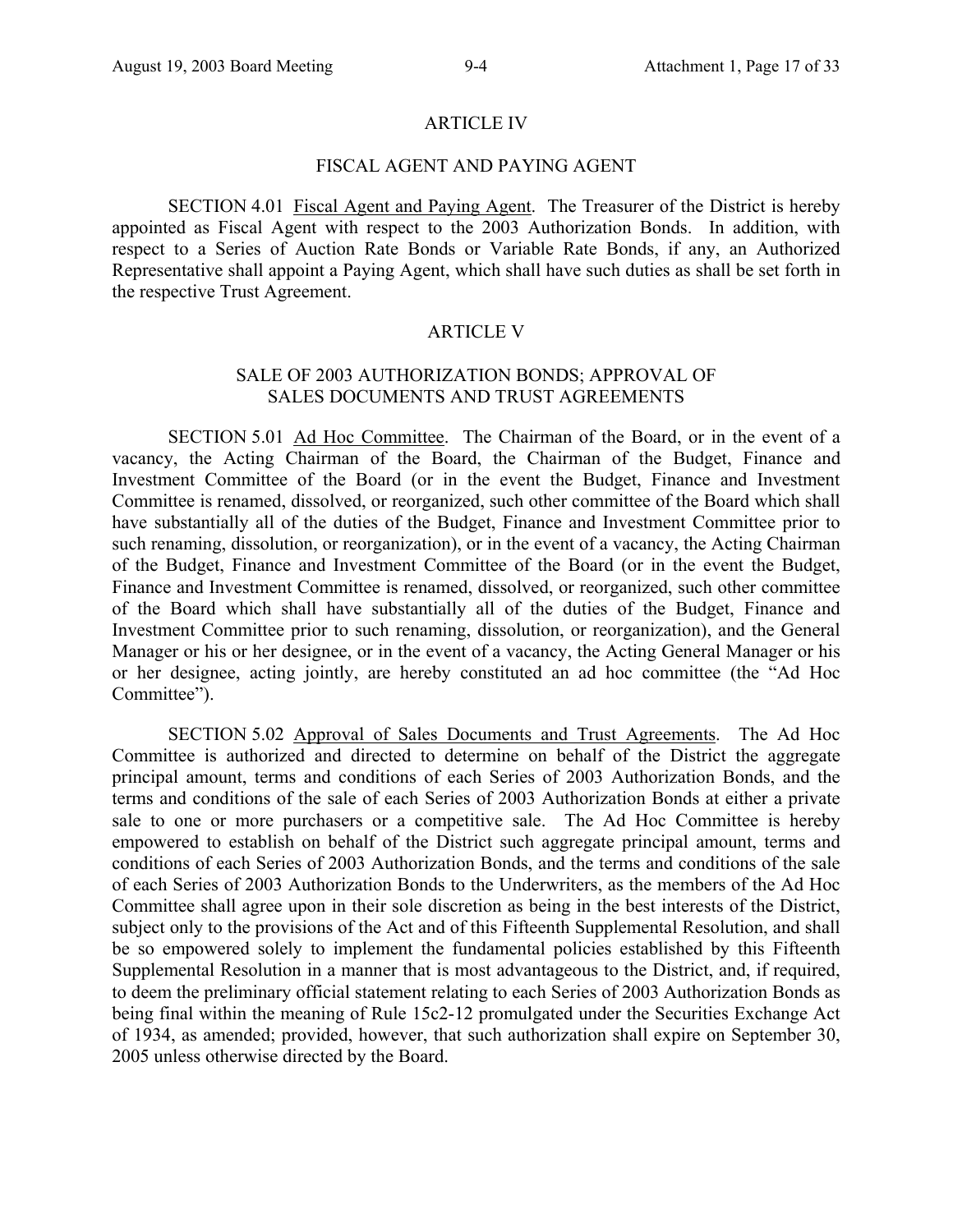Such aggregate principal amount, terms and conditions of each Series of 2003 Authorization Bonds and the terms and conditions of their sale shall be set forth in the Sales Documents with respect to such Series of 2003 Authorization Bonds and, with respect to Auction Rate Bonds or Variable Rate Bonds of a Series, if any, in the respective Trust Agreement. Such terms and conditions as so set forth, together with the other terms and conditions of each Series of 2003 Authorization Bonds set forth in this Fifteenth Supplemental Resolution, shall, upon execution and delivery of the Sales Documents with respect to such Series and, if any, the Trust Agreement, by the Ad Hoc Committee, or its designee, on behalf of the District, be all the terms and conditions of each Series of 2003 Authorization Bonds, as if all such terms and conditions were fully set forth in this Fifteenth Supplemental Resolution.

The provisions of the Sales Documents, and Trust Agreement if any, pertaining to the terms of each Series of 2003 Authorization Bonds are hereby incorporated by reference into this Fifteenth Supplemental Resolution with the same force and effect as if set forth herein.

In connection with the sale of 2003 Authorization Bonds, the Ad Hoc Committee is further hereby authorized to approve on behalf of the District, one or more credit enhancement instruments (such as municipal bond insurance), all upon such terms and conditions as the Ad Hoc Committee shall determine to be in the best interests of the District.

In connection with the sale of 2003 Authorization Bonds which are Variable Rate Bonds, the Ad Hoc Committee is further hereby authorized to approve on behalf of the District, one or more remarketing agreements providing for the remarketing of such Variable Rate Bonds, and one or more liquidity or credit agreements, standby bond purchase agreements and/or similar agreements providing liquidity or credit support for remarketing the Variable Rate Bonds and one or more agreements providing for reimbursement of draws under such liquidity or credit support instrument, all upon such terms and conditions as the Ad Hoc Committee shall determine to be in the best interests of the District.

In connection with the sale of 2003 Authorization Bonds which are Auction Rate Bonds, the Ad Hoc Committee is further hereby authorized to approve on behalf of the District, one or more broker-dealer agreements providing for the marketing of such Auction Rate Bonds, and one or more auction agent agreements, market agent agreements and/or similar agreements providing for the determination of interest rates on the Auction Rate Bonds, all upon such terms and conditions as the Ad Hoc Committee shall determine to be in the best interests of the District.

The Board hereby finds and determines that the interests of the District and the public interest and necessity require that the provisions of Section 225 and of Section 226 of the Act be waived.

The Ad Hoc Committee shall file a report concerning its actions pursuant to this Fifteenth Supplemental Resolution with the Board along with a copy of the Sales Documents and any Trust Agreement for each Series of 2003 Authorization Bonds. The Executive Secretary of the District shall maintain true and correct copies of such documents in the files of the District.

SECTION 5.03 Interest Rate Swap Agreements. The Ad Hoc Committee is hereby authorized to approve on behalf of the District an interest rate swap agreement or agreements or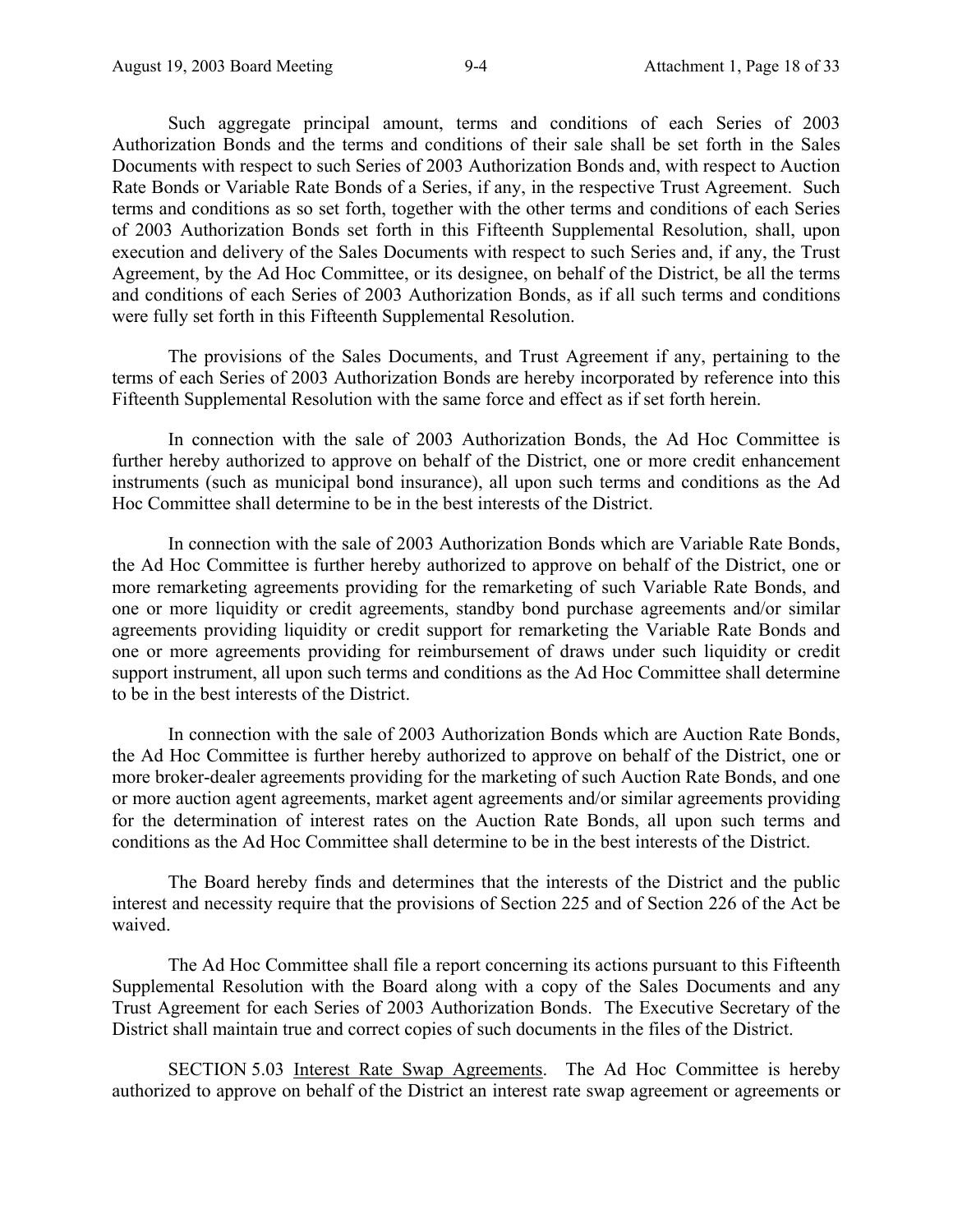similar contracts, if any, including without limitation, interest rate floors or caps, options, puts or calls to hedge payment, rate, spread or similar exposure with respect to a Series of 2003 Authorization Bonds, all in accordance with Resolution 8773 of the District, adopted on September 11, 2001, and upon such terms and conditions as the Ad Hoc Committee shall determine to be in the best interests of the District.

SECTION 5.04 Further Action. The Chairman of the Board, the General Manager and the Director of Finance of the District shall be and each of them is hereby authorized, empowered and directed to execute such other documents in addition to those enumerated herein and take such other actions as they deem necessary or advisable in order to carry out and perform the purposes of this Fifteenth Supplemental Resolution.

## ARTICLE VI

### UNDERTAKINGS

SECTION 6.01 Municipal Securities Disclosure. The District hereby agrees to provide or cause to be provided certain annual financial information and notices of certain material events to the extent required by Rule 15c2-12 adopted by the Securities and Exchange Commission under the Securities Exchange Act of 1934 (as amended from time to time) with respect to each Series of 2003 Authorization Bonds in accordance with the terms of the Continuing Disclosure Certificate, if any, delivered by the District in connection with such Series of 2003 Authorization Bonds.

SECTION 6.02 Default. A default under this Article VI shall not be deemed an Event of Default under the Master Resolution. The sole remedy under this Article VI in the event of any failure of the District to comply with this Article VI shall be an action to compel performance, and no person or entity shall be entitled to recover monetary damages hereunder under any circumstances.

SECTION 6.03 Amendment. This Article VI may be amended, supplemented, modified or deleted, from time to time and at any time, as the District may determine without the consent of any Owner of the 2003 Authorization Bonds.

#### ARTICLE VII

#### AMENDMENT OF MASTER RESOLUTION

SECTION 7.01 Amendment of Master Resolution. Pursuant to Section 8.01(B) of the Master Resolution without the requirement of the consent of any Bondholders, the definition of "General Manager" in Section 1.02 of the Master Resolution is hereby amended and supplemental to read in its entirety as follows:

"General Manager" means the General Manager of the District, the President and Chief Executive Officer of the District, or other chief officer of the District with substantially the same duties and responsibilities.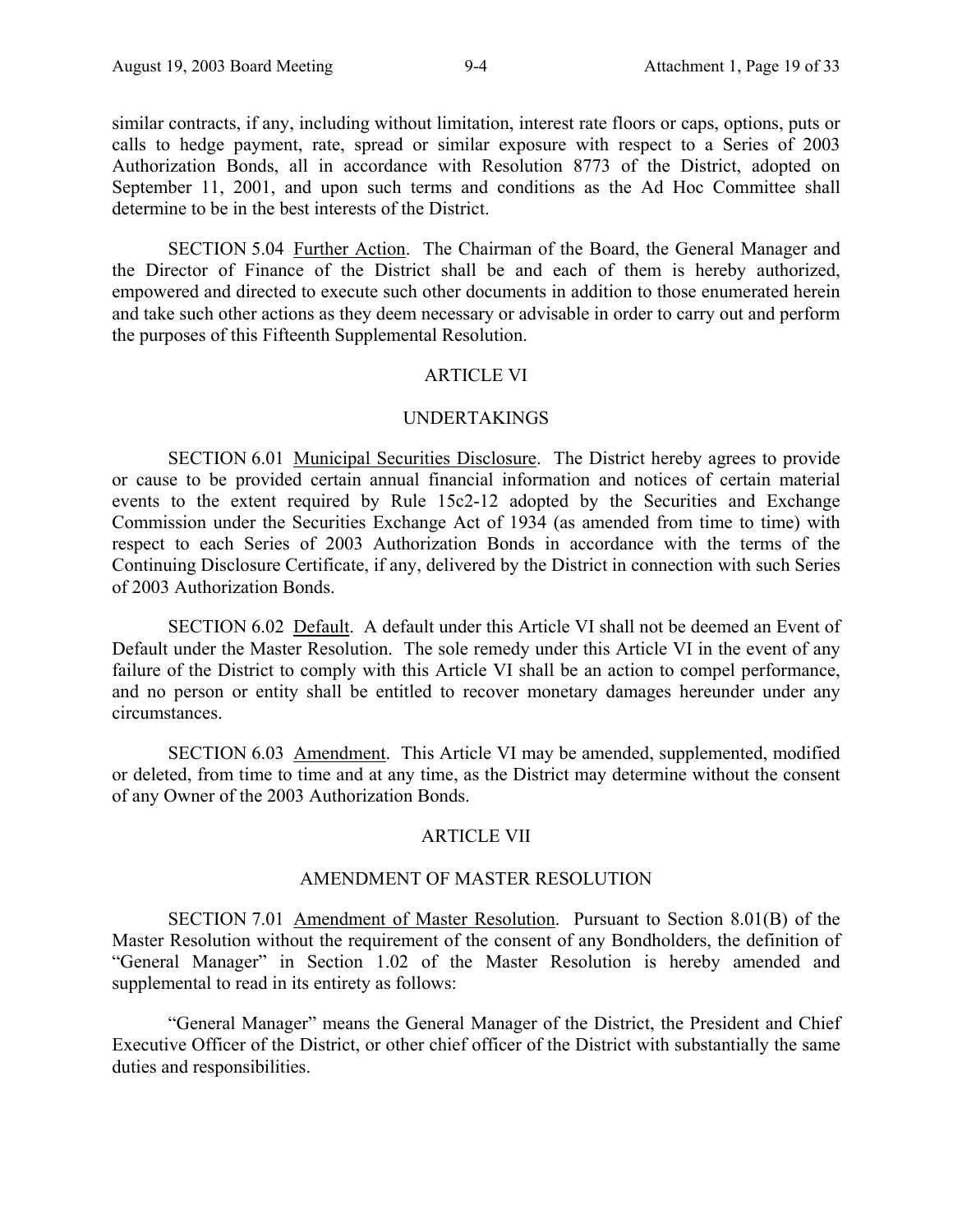### ARTICLE VIII

## **MISCELLANEOUS**

SECTION 8.01 2003 Authorization Bonds Subject to Master Resolution. The Master Resolution, as amended and supplemented by this Fifteenth Supplemental Resolution, is in all respects ratified and approved. Except as expressly provided in this Fifteenth Supplemental Resolution, every term and condition contained in the Master Resolution shall apply to this Fifteenth Supplemental Resolution and to the 2003 Authorization Bonds with the same force and effect as if it were herein set forth at length, with such omissions, variations and modifications thereof as may be appropriate to make the same conform to this Fifteenth Supplemental Resolution.

SECTION 8.02 Severability of Invalid Provisions. If any one or more of the provisions contained in this Fifteenth Supplemental Resolution or in the 2003 Authorization Bonds shall for any reason be held to be invalid, illegal or unenforceable in any respect, then such provision or provisions shall be deemed severable from the remaining provisions contained in this Fifteenth Supplemental Resolution and such invalidity, illegality or unenforceability shall not affect any other provision of this Fifteenth Supplemental Resolution, and this Fifteenth Supplemental Resolution shall be construed as if such invalid, illegal or unenforceable provision had never been contained herein. The District hereby declares that it would have adopted this Fifteenth Supplemental Resolution and each and every other Section, paragraph, sentence, clause or phrase hereof and authorized the issuance of the 2003 Authorization Bonds pursuant thereto irrespective of the fact that any one or more Sections, paragraphs, sentences, clauses or phrases of this Fifteenth Supplemental Resolution may be held illegal, invalid or unenforceable.

SECTION 8.03 Article and Section Headings and References; Interpretation. The headings or titles of the several Articles and Sections hereof shall be solely for convenience of reference and shall not affect the meaning, construction or effect of this Fifteenth Supplemental Resolution.

All references herein to "Article," "Sections" and other subdivisions are to the corresponding Articles, Sections or subdivisions of this Fifteenth Supplemental Resolution; the words "herein," "hereof," "hereby," "hereunder" and other words of similar import refer to this Fifteenth Supplemental Resolution as a whole and not to any particular Article, Section or subdivision hereof; and words of the masculine gender shall mean and include words of the feminine and neuter genders.

SECTION 8.04 Governing Law. This Fifteenth Supplemental Resolution shall be construed and governed in accordance with the laws of the State of California.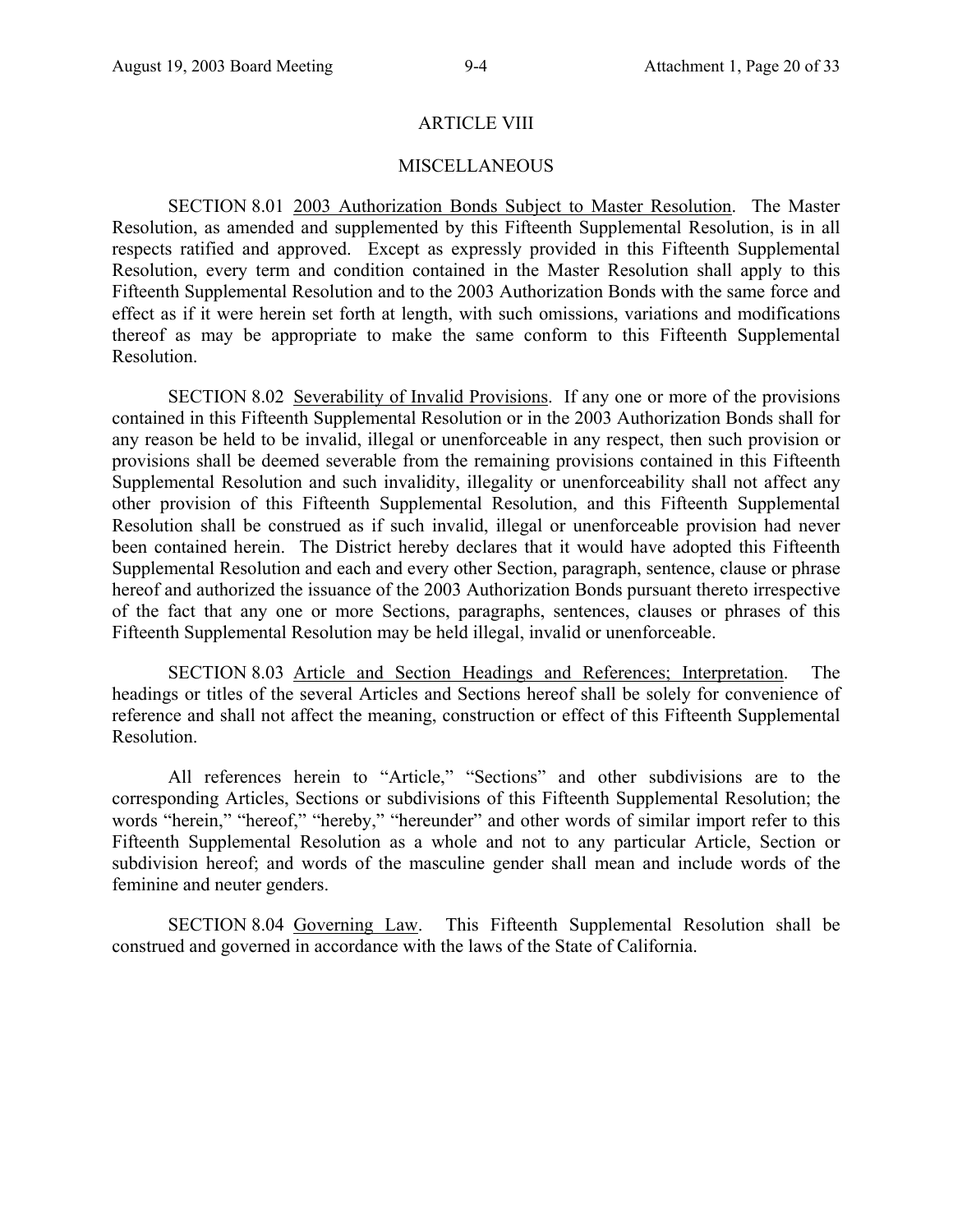**I HEREBY CERTIFY** that the foregoing is a full, true and correct copy of a Resolution adopted by a two-thirds (2/3) vote of the total vote of the Board of Directors of The Metropolitan Water District of Southern California at its meeting held on \_\_\_\_\_\_\_\_\_\_\_, 2003.

 $\overline{a}$ 

Executive Secretary The Metropolitan Water District of Southern California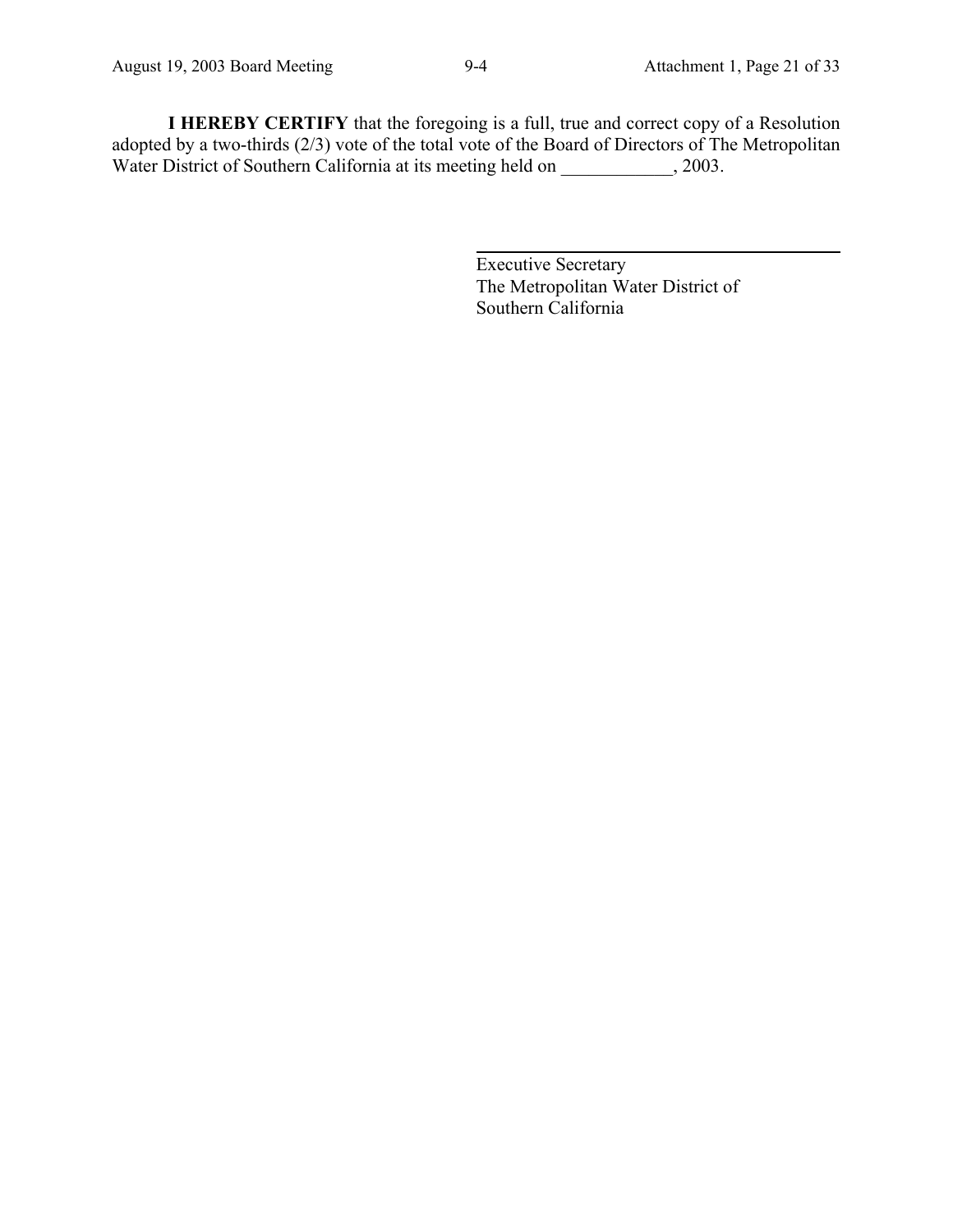## **EXHIBIT A1**

## **FORM OF 2003 AUTHORIZATION CURRENT INTEREST BOND**

### UNITED STATES OF AMERICA

No.  $\sim$ 

## THE METROPOLITAN WATER DISTRICT OF SOUTHERN CALIFORNIA WATER REVENUE BONDS, 2003 AUTHORIZATION

UNLESS THIS BOND IS PRESENTED BY AN AUTHORIZED REPRESENTATIVE OF THE SECURITIES DEPOSITORY (AS DEFINED IN THE MASTER RESOLUTION) TO THE FISCAL AGENT FOR REGISTRATION OF TRANSFER, EXCHANGE, OR PAYMENT, AND ANY BOND ISSUED IS REGISTERED IN THE NAME OF CEDE & CO. OR IN SUCH OTHER NAME AS IS REQUESTED BY AN AUTHORIZED REPRESENTATIVE OF THE SECURITIES DEPOSITORY (AND ANY PAYMENT IS MADE TO CEDE & CO. OR TO SUCH OTHER ENTITY AS IS REQUESTED BY AN AUTHORIZED REPRESENTATIVE OF THE SECURITIES DEPOSITORY), ANY TRANSFER, PLEDGE, OR OTHER USE HEREOF FOR VALUE OR OTHERWISE BY OR TO ANY PERSON IS WRONGFUL INASMUCH AS THE REGISTERED OWNER HEREOF, CEDE & CO., HAS AN INTEREST HEREIN.

| <b>INTEREST RATE</b>     | MATURITY DATE ORIGINAL ISSUE DATE                          | $CI$ ISIP $#$ |
|--------------------------|------------------------------------------------------------|---------------|
| $\frac{0}{2}$            | the company of the company of the company of               |               |
| <b>REGISTERED OWNER:</b> | ************** CEDE $\&$ CO ****************************** |               |
| PRINCIPAL AMOUNT:        |                                                            |               |

THE METROPOLITAN WATER DISTRICT OF SOUTHERN CALIFORNIA, FOR VALUE RECEIVED, hereby promises to pay, solely from Net Operating Revenues, as hereinafter provided, to the registered owner named above, or registered assigns, on the maturity date set forth above, unless redeemed prior thereto as hereinafter provided, the principal amount set forth above, and to pay interest (calculated on the basis of a 360-day year consisting of twelve 30-day months) on such principal amount from the interest payment date before the date of authentication hereof (unless this 2003 Authorization Bond is authenticated during the period after a record date but on or before the next interest payment date, in which event this 2003 Authorization Bond shall bear interest from that interest payment date, or unless this 2003 Authorization Bond is authenticated prior to the first record date, in which event this 2003 Authorization Bond shall bear interest from \_\_\_\_\_\_\_\_, 200\_ or unless at the time of authentication interest is in default, in which event it shall bear interest from the interest payment date to which interest has been paid or provided for), semi-annually on  $\frac{1}{2}$  and  $\frac{1}{2}$ \_\_\_\_ of each year, commencing\_\_\_\_\_\_\_\_\_\_ at the interest rate set forth above, until the principal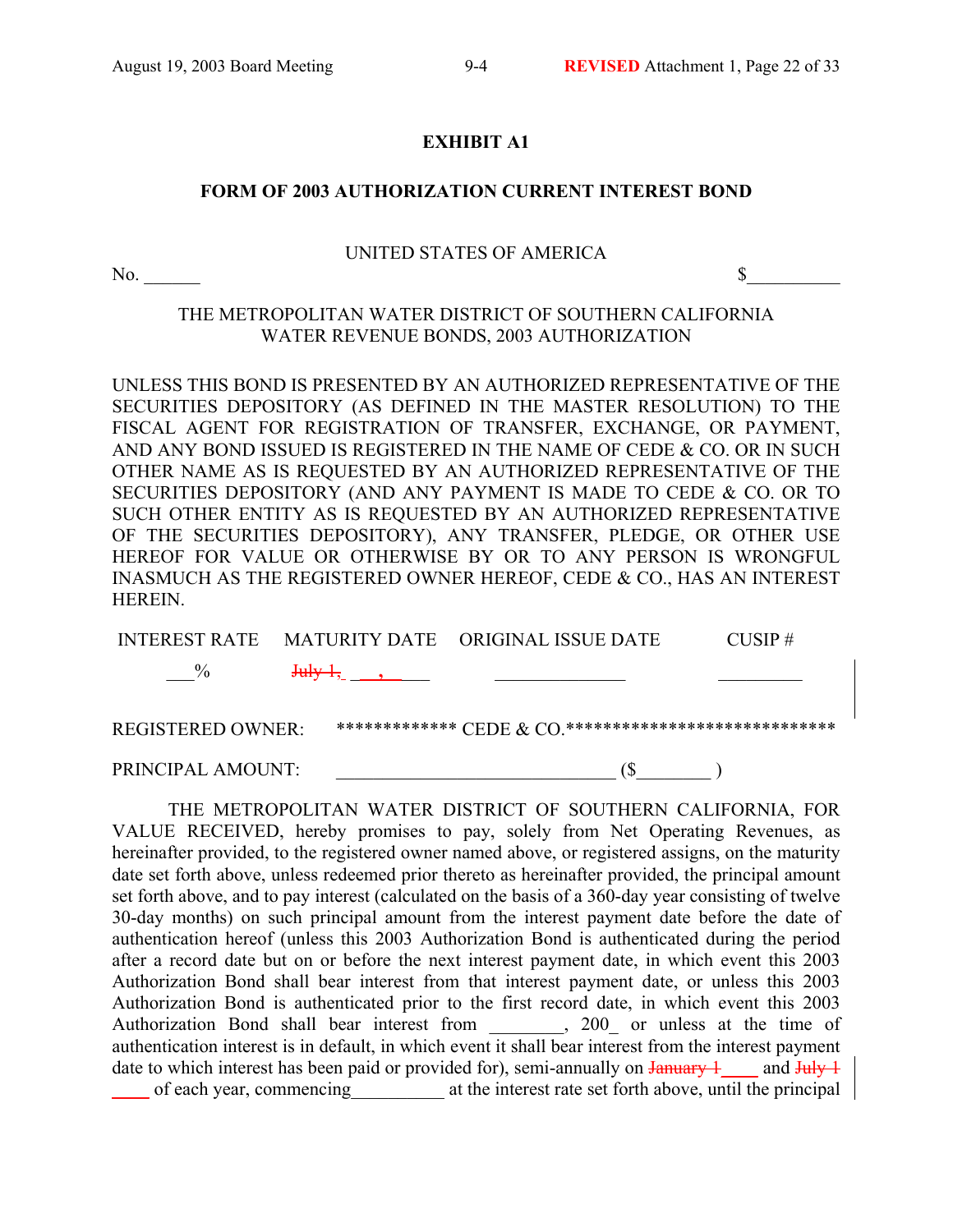amount hereof is paid or made available for payment. For so long as the Treasurer of the District is the Fiscal Agent (the "Fiscal Agent"), the principal of this 2003 Authorization Bond is payable to the registered holder hereof in lawful money of the United States of America upon presentation and surrender of this 2003 Authorization Bond at the corporate office of the Treasurer of the District. Interest on this 2003 Authorization Bond shall be paid by check or draft of the Fiscal Agent mailed by first class mail to the registered holder hereof as of the close of business on the 15th day of the month immediately preceding an interest payment date (a "record date") at such registered holder's address as it appears on the registration books maintained by the Fiscal Agent, except that a registered holder of \$1,000,000 or more in principal amount of the 2003 Authorization Bonds may be paid interest by wire transfer to an account in the United States if such registered owner makes a written request of the Fiscal Agent at least 30 days preceding any interest payment date specifying the wire transfer instructions for such registered owner. Such notice may provide that it will remain in effect for later interest payments until changed or revoked by another written notice.

This 2003 Authorization Bond is one of a duly authorized issue of "The Metropolitan Water District of Southern California Water Revenue Bonds, 2003 Authorization" (the "2003 Authorization Bonds") issued in the aggregate principal amount of \$ pursuant to the Metropolitan Water District Act, California Statutes 1969, Chapter 209, as amended and supplemented (the "Act"), Resolution 8329 of the District adopted on July 9, 1991 (as amended and supplemented, the "Master Resolution") and Resolution adopted by the District on and supplemented, the "Master Resolution") and Resolution ed, the Master Resolution ) and Resolution <u>the adopted</u> by the District on<br>2003 (the "Fifteenth Supplemental Resolution"; the Master Resolution as supplemented by the Fifteenth Supplemental Resolution is referred to herein as the "Resolution"). Reference is hereby made to the Master Resolution, the Fifteenth Supplemental Resolution and to the Act for a description of the terms on which the 2003 Authorization Bonds are issued and to be issued, the provisions with regard to the nature and extent of the Net Operating Revenues (as defined in the Master Resolution), and all of the terms of the Resolution and the Act are hereby incorporated herein and constitute a contract between the District and the registered owner from time to time of this 2003 Authorization Bond, and by acceptance hereof the registered holder of this 2003 Authorization Bond assents to said terms and conditions. The Resolution is adopted under, and this 2003 Authorization Bond is issued under, and all are to be construed in accordance with, the laws of the State of California.

This 2003 Authorization Bond is a special limited obligation of the District payable from and secured by a pledge of and a lien and charge upon the Net Operating Revenues on a parity with all Bonds and all other debt issued or incurred and payable from Net Operating Revenues on a parity with the Bonds. The principal of, premium (if any) and interest on this 2003 Authorization Bond is not a debt of the District, nor a legal or equitable pledge, charge, lien or encumbrance upon any of its property or upon any of its income, receipts or revenues, except the Net Operating Revenues. The general fund of the District is not liable for the payment of the 2003 Authorization Bonds or their interest, nor is the credit or the taxing power of the District or the forfeiture of any of its property for the payment of this 2003 Authorization Bond or any interest hereon.

The 2003 Authorization Bonds are payable as to both principal and interest exclusively from the Net Operating Revenues and other funds pledged under the Master Resolution and the Fifteenth Supplemental Resolution.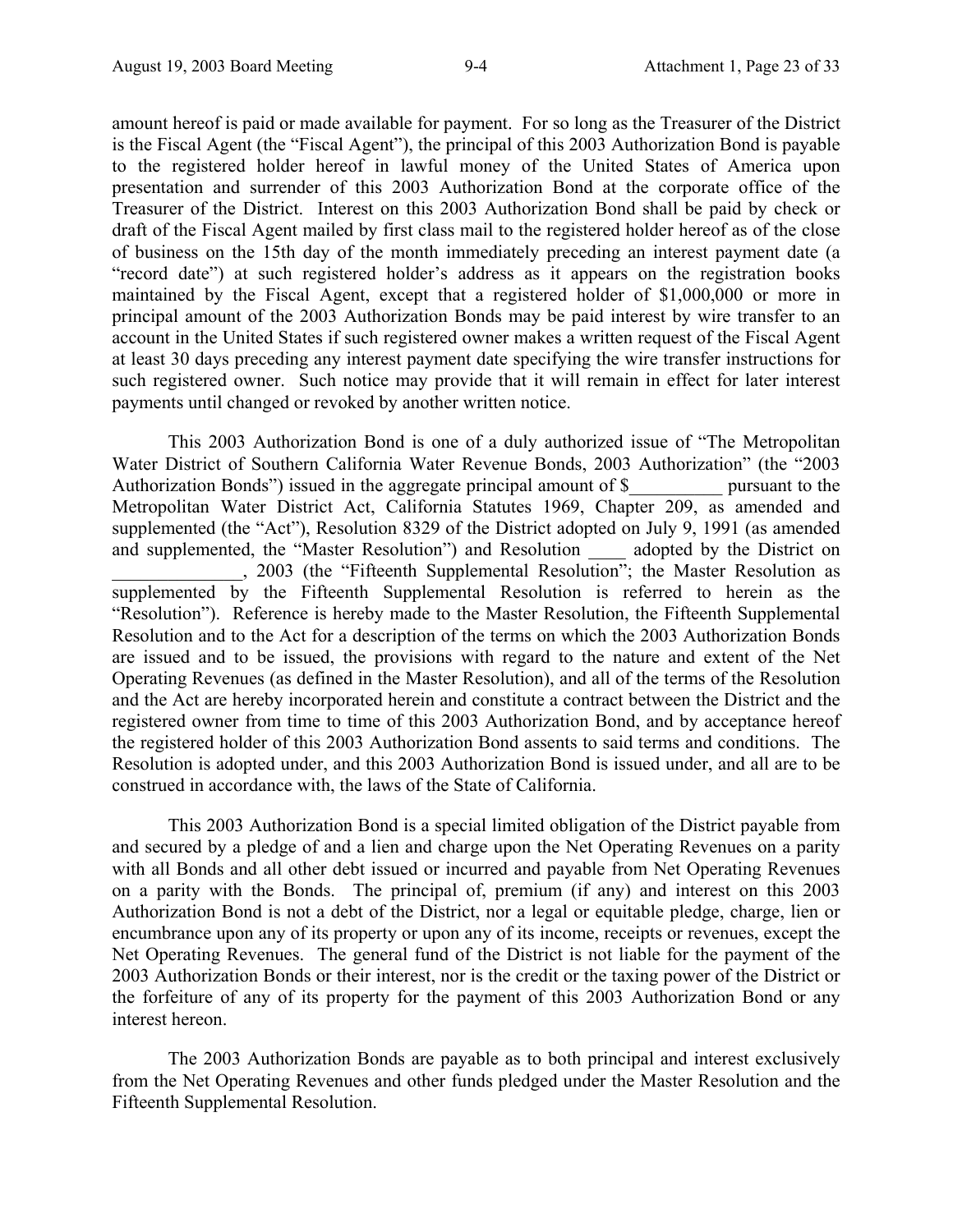This 2003 Authorization Bond is one of the 2003 Authorization Current Interest Bonds described in the Resolution.

[Redemption provisions to be inserted]

This 2003 Authorization Bond may be transferred without charge upon the registration books required to be kept by the Fiscal Agent, by the person in whose name it is registered, in person or by his or her duly authorized attorney, upon surrender of this 2003 Authorization Bond for cancellation, accompanied by delivery of a written instrument of transfer, duly executed in a form approved by the Fiscal Agent. Whenever any 2003 Authorization Bond is surrendered for transfer, the District shall execute and the Fiscal Agent shall authenticate and deliver a new 2003 Authorization Bond or Bonds, of the same tenor and maturity and for a like aggregate principal amount. This 2003 Authorization Bond may be exchanged without charge at the office of the Fiscal Agent in Los Angeles, California for 2003 Authorization Bonds of authorized denominations having the same aggregate principal amount, tenor and maturity. The Fiscal Agent need not transfer registration or exchange any 2003 Authorization Bond later than 15 days prior to the date of selection of 2003 Authorization Bonds for redemption or any portion thereof for redemption. The Fiscal Agent may require the holder of any 2003 Authorization Bond requesting transfer of registration or exchange to pay any tax or other governmental charge required to be paid with respect to such transfer of registration or exchange.

The rights and obligations of the District, the Fiscal Agent and of the owners of the 2003 Authorization Bonds may be modified or amended from time to time in the manner, to the extent and upon the terms provided in the Resolution, provided that no such modification or amendment shall extend the fixed maturity of this 2003 Authorization Bond, or reduce the amount of principal hereof, or extend the time of payment, or reduce the rate of interest hereon, or extend the time of payment of interest hereon, without the consent of the owner hereof, or reduce the percent of 2003 Authorization Bonds the consent of the holders of which is required to effect any such modification or amendment, or permit the creation of any lien on the Net Operating Revenues and other assets pledged under the Resolution prior to the lien created by the Resolution, or deprive the holders of the 2003 Authorization Bonds of the lien created by the Resolution on such Net Operating Revenues and other assets, without the consent of the holders of all of the 2003 Authorization Bonds then outstanding.

This 2003 Authorization Bond shall not be entitled to any benefit under the Resolution, or become valid or obligatory for any purpose, until the certificate of authentication and registration hereon endorsed shall have been executed and dated by the Fiscal Agent. It is hereby certified and recited that any and all acts, conditions and things required to exist, to have happened and to have been performed precedent to and in the issuance of this 2003 Authorization Bond to exist, have happened, and have been performed in due time, form and manner as required by the Constitution and laws of the State of California and that this 2003 Authorization Bond, together with all other indebtedness of the District, does not exceed any limit prescribed by the Constitution and laws of the State of California and the Act and is not in excess of the amount of 2003 Authorization Bonds permitted to be issued under the Resolution.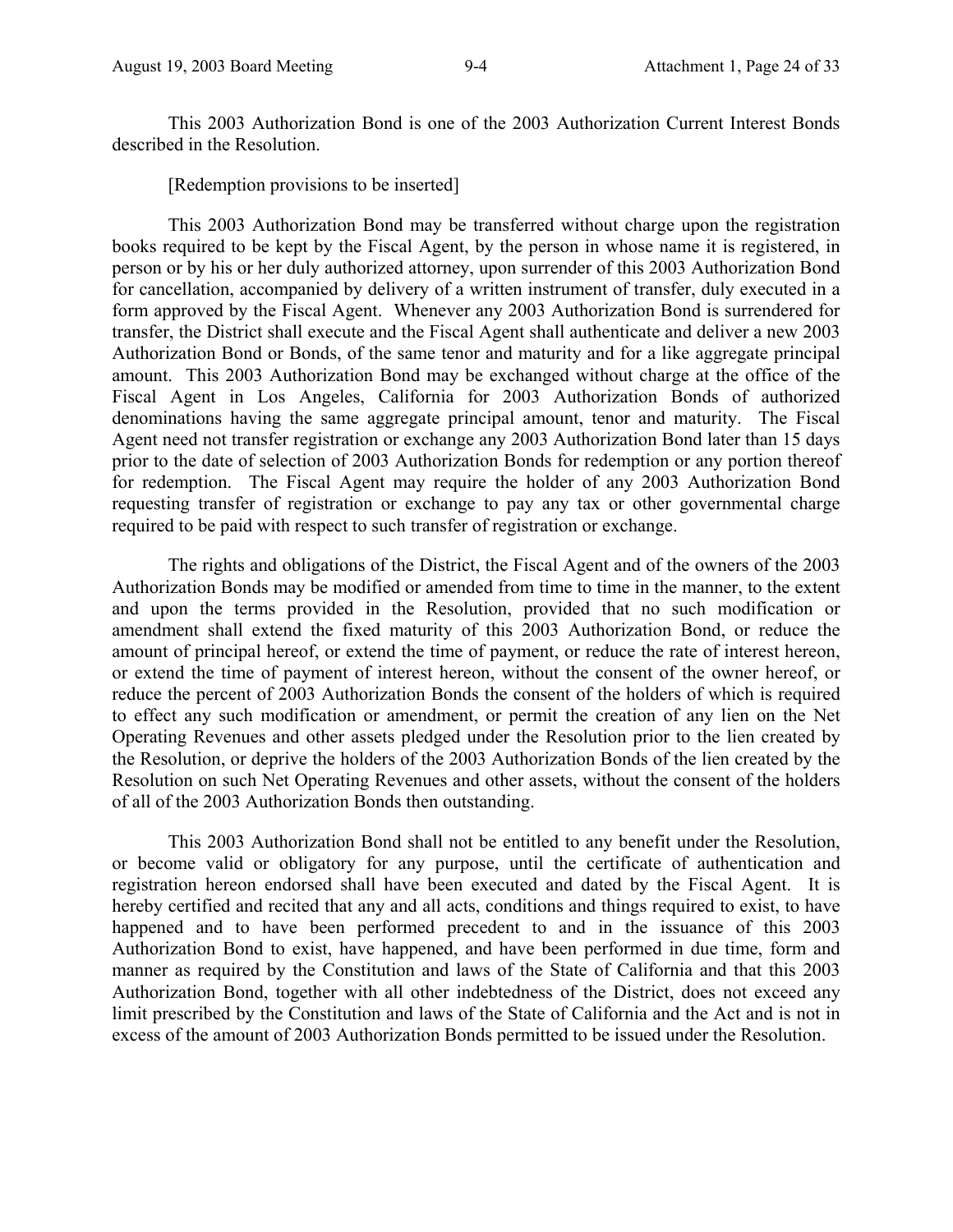IN WITNESS WHEREOF, the District has caused this 2003 Authorization Bond to be signed by the Chairman of the Board of Directors and the Secretary of the Board of Directors of the District, and countersigned by the Controller of the District, each by their facsimile or manual signatures, and sealed with the corporate seal of said District as of the Original Issue Date specified above.

l

 $\overline{a}$ 

Chairman of the Board of Directors, The Metropolitan Water District of Southern California

Secretary of the Board of Directors, The Metropolitan Water District of Southern California

COUNTERSIGNED:

Controller of The Metropolitan Water District of Southern California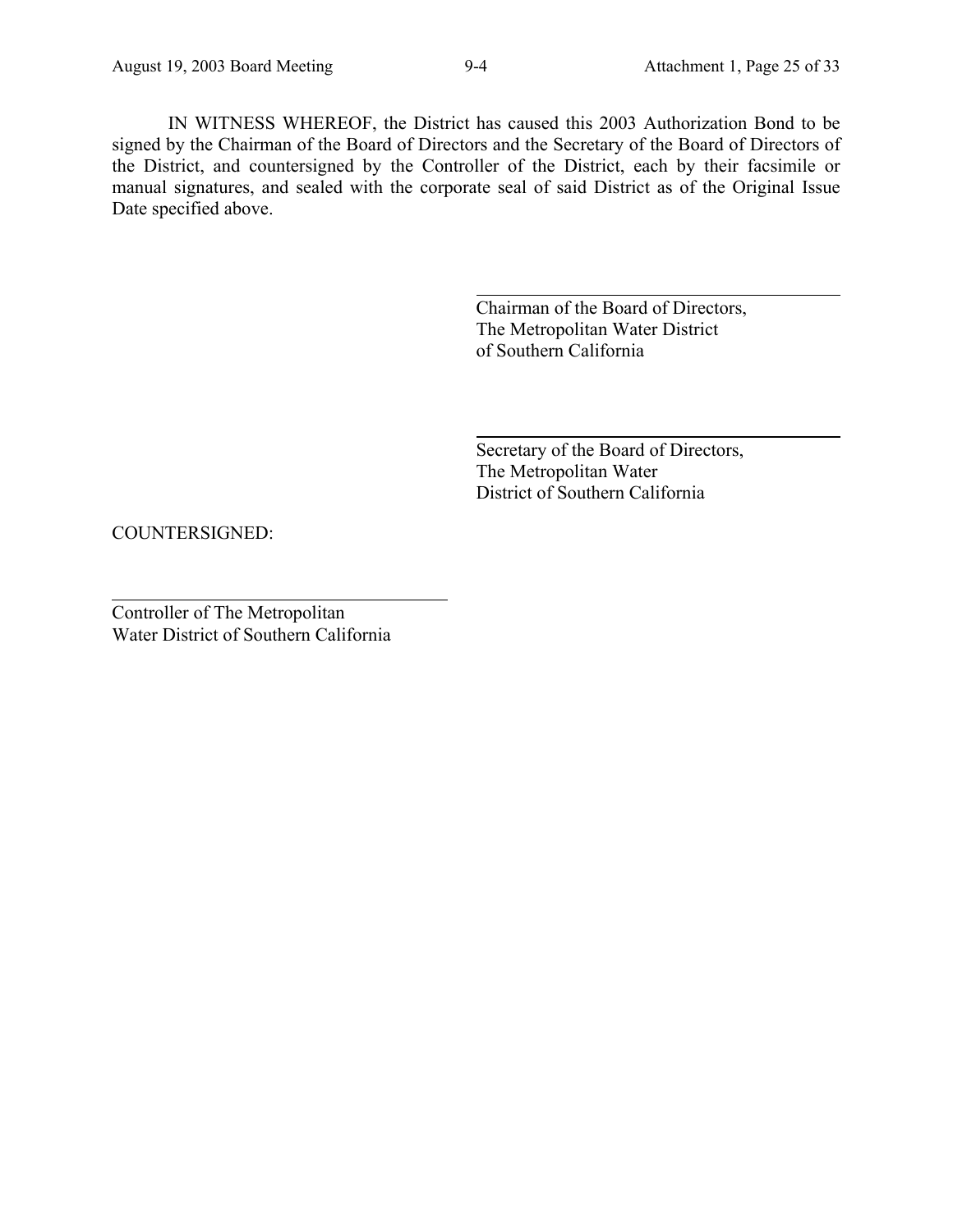## FISCAL AGENT'S CERTIFICATE OF AUTHENTICATION AND REGISTRATION

This Bond is one of The Metropolitan Water District of Southern California Water Revenue Bonds, 2003 Authorization delivered pursuant to the within mentioned Master Resolution and Fifteenth Supplemental Resolution.

> Treasurer of The Metropolitan Water District of Southern California, as Fiscal Agent

By

Authorized Signature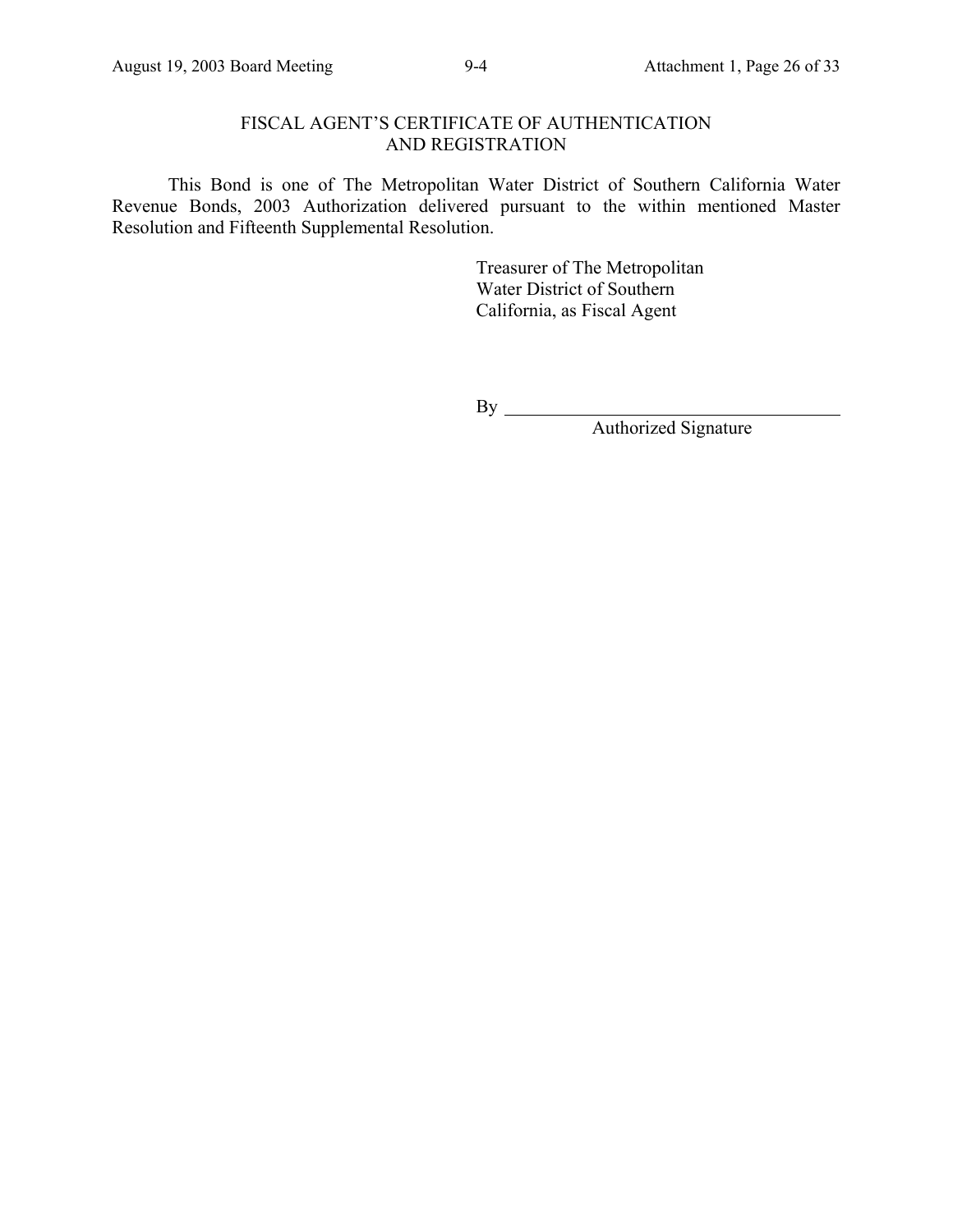## ASSIGNMENT

The following abbreviations, when used in the inscription on the face of the withinmentioned 2003 Authorization Bond and in the assignment below, shall be construed as though they were written out in full according to applicable laws or regulations.

- TEN COM: as tenants in common
- TEN ENT: as tenants by the entireties
- JT TEN: as joint tenants with right of survivorship and not as tenants in common

UNIF GIFT MIN ACT Custodian

(Cust) (Minor)

Additional abbreviations may also be used though not in the above list.

FOR VALUE RECEIVED, the undersigned do(es) hereby sell, assign and transfer unto

\_\_\_\_\_\_\_\_\_\_\_\_\_\_\_\_\_\_\_\_\_\_\_\_\_\_\_\_\_\_\_\_\_\_\_\_\_\_\_\_\_\_\_\_\_\_\_\_\_\_\_\_\_\_\_\_\_\_\_\_\_\_\_\_\_\_\_\_\_\_\_\_\_ the within-mentioned registered 2003 Authorization Bond and hereby irrevocably constitute(s) and appoint(s) and a strongle-strongle-strongle-strongle-strongle-strongle-strongle-strongle-strongle-strongle-strongle-strongle-strongle-strongle-strongle-strongle-strongle-strongle-strongle-strongle-strongle-strongle-strongl transfer the same on the books of the Fiscal Agent with full power of substitution in the premises.

Dated: \_\_\_\_\_\_\_\_\_\_\_ SIGNATURE GUARANTEED:

Note: The signature $(s)$  to this Assignment must correspond with the name(s) as written on the face of the within 2003 Authorization Bond in every particular, without alteration or enlargement or any change whatsoever.

 NOTICE: Signature(s) must be guaranteed by a member firm of the New York Stock Exchange or a commercial bank or trust company.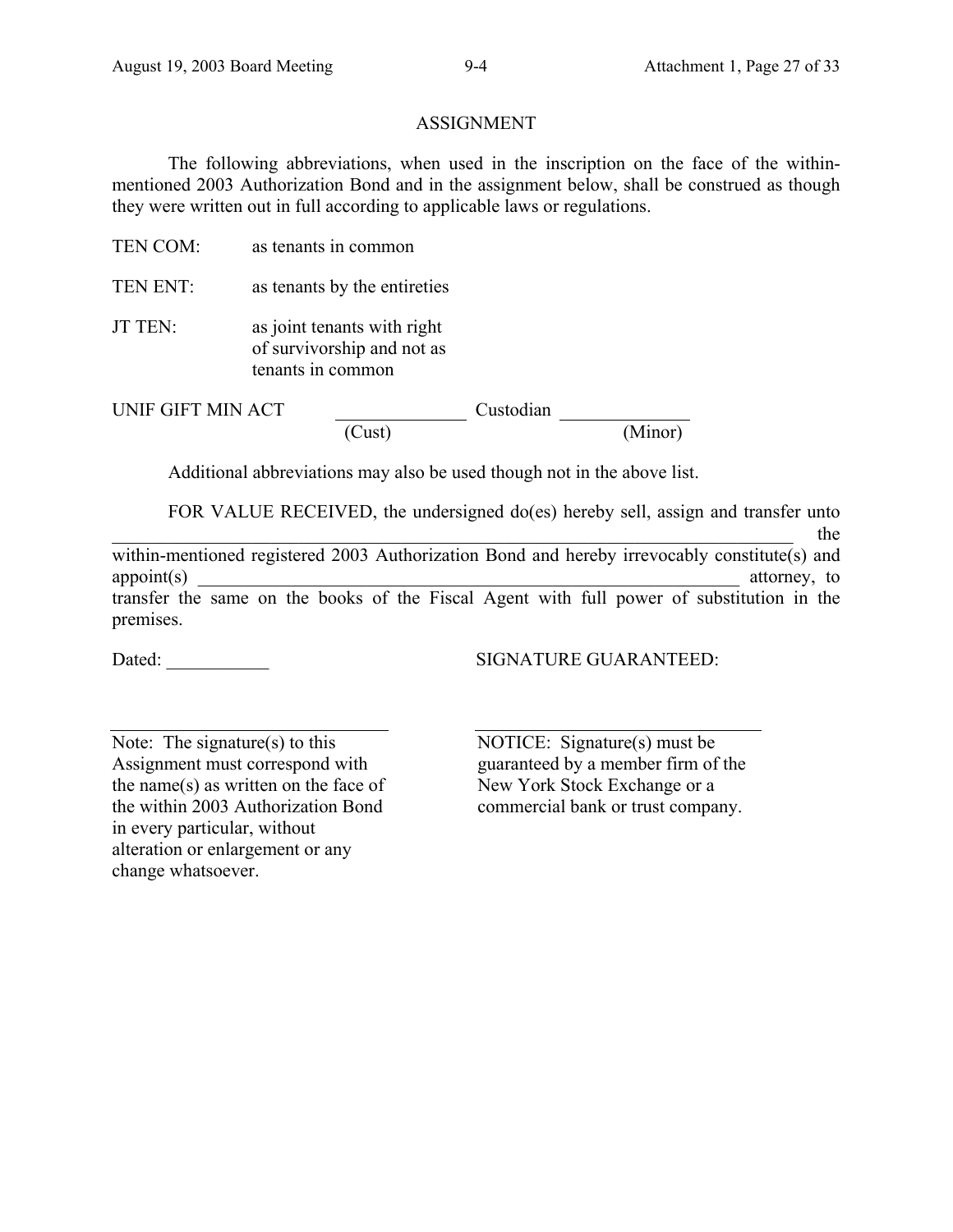## **EXHIBIT A2**

## **FORM OF 2003 AUTHORIZATION CAPITAL APPRECIATION BOND**

#### UNITED STATES OF AMERICA

 $\infty$   $\sim$ 

THE METROPOLITAN WATER DISTRICT OF SOUTHERN CALIFORNIA WATER REVENUE BONDS, 2003 AUTHORIZATION

UNLESS THIS BOND IS PRESENTED BY AN AUTHORIZED REPRESENTATIVE OF THE SECURITIES DEPOSITORY (AS DEFINED IN THE MASTER RESOLUTION) TO THE FISCAL AGENT FOR REGISTRATION OF TRANSFER, EXCHANGE, OR PAYMENT, AND ANY BOND ISSUED IS REGISTERED IN THE NAME OF CEDE & CO. OR IN SUCH OTHER NAME AS IS REQUESTED BY AN AUTHORIZED REPRESENTATIVE OF THE SECURITIES DEPOSITORY (AND ANY PAYMENT IS MADE TO CEDE & CO. OR TO SUCH OTHER ENTITY AS IS REQUESTED BY AN AUTHORIZED REPRESENTATIVE OF THE SECURITIES DEPOSITORY), ANY TRANSFER, PLEDGE, OR OTHER USE HEREOF FOR VALUE OR OTHERWISE BY OR TO ANY PERSON IS WRONGFUL INASMUCH AS THE REGISTERED OWNER HEREOF, CEDE & CO., HAS AN INTEREST HEREIN.

| <b>YIELD TO</b>          |             |                                                            |            |
|--------------------------|-------------|------------------------------------------------------------|------------|
| <b>MATURITY</b>          |             | MATURITY DATE ORIGINAL ISSUE DATE                          | $CUSIP \#$ |
| $\%$                     | $July-1,$ , |                                                            |            |
| REGISTERED OWNER:        |             | ************** CEDE $\&$ CO.****************************** |            |
| INITIAL AMOUNT:          |             |                                                            |            |
| FINAL COMPOUNDED AMOUNT: |             |                                                            | S)         |

THE METROPOLITAN WATER DISTRICT OF SOUTHERN CALIFORNIA, FOR VALUE RECEIVED, hereby promises to pay, solely from Net Operating Revenues, as hereinafter provided, to the registered owner named above, or registered assigns, on the maturity date set forth above, unless redeemed prior thereto as hereinafter provided, the Final Compounded Amount set forth above. Interest with respect to the Initial Amount hereof will accrete at the Yield to Maturity per annum shown above from the Original Issuer Date above, shall be compounded on  $\qquad$ , 2003 and semiannually on January 1 and July 1 of each year until the maturity date specified above, but shall be payable only at maturity or the earlier redemption hereof as part of the Accreted Value hereof. The Accreted Value hereof as of any date of calculation shall equal to the sum of the Initial Amount hereof and the interest accreted and compounded semiannually hereon at the Yield to maturity set forth above, all as determined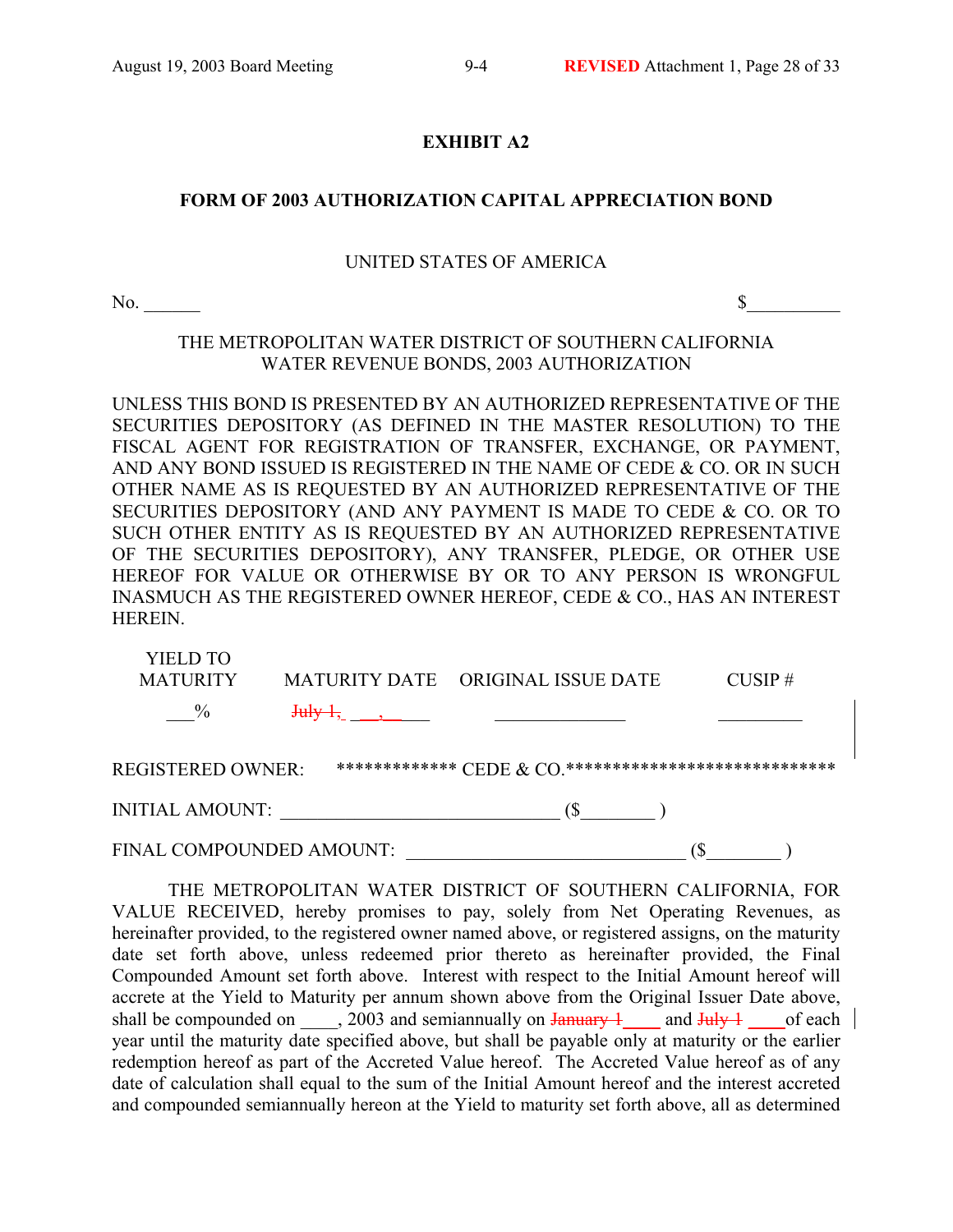in accordance with the provisions of the Fifteenth Supplemental Resolution (as hereinafter defined). The Final Compounded Amount of this 2003 Authorization Bond is payable to the registered holder hereof in lawful money of the United States of America upon presentation and surrender of this 2003 Authorization Bond at the corporate office of the Treasurer of the District, as fiscal agent (the "Fiscal Agent").

This 2003 Authorization Bond is one of a duly authorized issue of "The Metropolitan Water District of Southern California Water Revenue Bonds, 2003 Authorization" (the "2003 Authorization Bonds") issued in the aggregate principal amount of \$ pursuant to the Metropolitan Water District Act, California Statutes 1969, Chapter 209, as amended and supplemented (the "Act"), Resolution 8329 of the District adopted on July 9, 1991 (as amended and supplemented, the "Master Resolution") and Resolution adopted by the District on \_\_\_\_\_\_\_\_\_\_\_\_\_\_, 2003 (the "Fifteenth Supplemental Resolution"; the Master Resolution as supplemented by the Fifteenth Supplemental Resolution is referred to herein as the "Resolution"). Reference is hereby made to the Master Resolution, the Fifteenth Supplemental Resolution and to the Act for a description of the terms on which the 2003 Authorization Bonds are issued and to be issued, the provisions with regard to the nature and extent of the Net Operating Revenues (as defined in the Master Resolution), and all of the terms of the Resolution and the Act are hereby incorporated herein and constitute a contract between the District and the registered owner from time to time of this 2003 Authorization Bond, and by acceptance hereof the registered holder of this 2003 Authorization Bond assents to said terms and conditions. The Resolution is adopted under, and this 2003 Authorization Bond is issued under, and all are to be construed in accordance with, the laws of the State of California.

This 2003 Authorization Bond is a special limited obligation of the District payable from and secured by a pledge of and a lien and charge upon the Net Operating Revenues on a parity with all Bonds and all other debt issued or incurred and payable from Net Operating Revenues on a parity with the Bonds. The principal and Accreted Value of, premium (if any) and interest on this 2003 Authorization Bond is not a debt of the District, nor a legal or equitable pledge, charge, lien or encumbrance upon any of its property or upon any of its income, receipts or revenues, except the Net Operating Revenues. The general fund of the District is not liable for the payment of the 2003 Authorization Bonds or their interest, nor is the credit or the taxing power of the District or the forfeiture of any of its property for the payment of this 2003 Authorization Bond or any interest hereon.

The 2003 Authorization Bonds are payable as to both principal, Accreted Value and interest exclusively from the Net Operating Revenues and other funds pledged under the Master Resolution and the Fifteenth Supplemental Resolution.

This 2003 Authorization Bond is one of the 2003 Authorization Capital Appreciation Bonds described in the Resolution.

[Redemption provisions to be inserted]

This 2003 Authorization Bond may be transferred without charge upon the registration books required to be kept by the Fiscal Agent, by the person in whose name it is registered, in person or by his or her duly authorized attorney, upon surrender of this 2003 Authorization Bond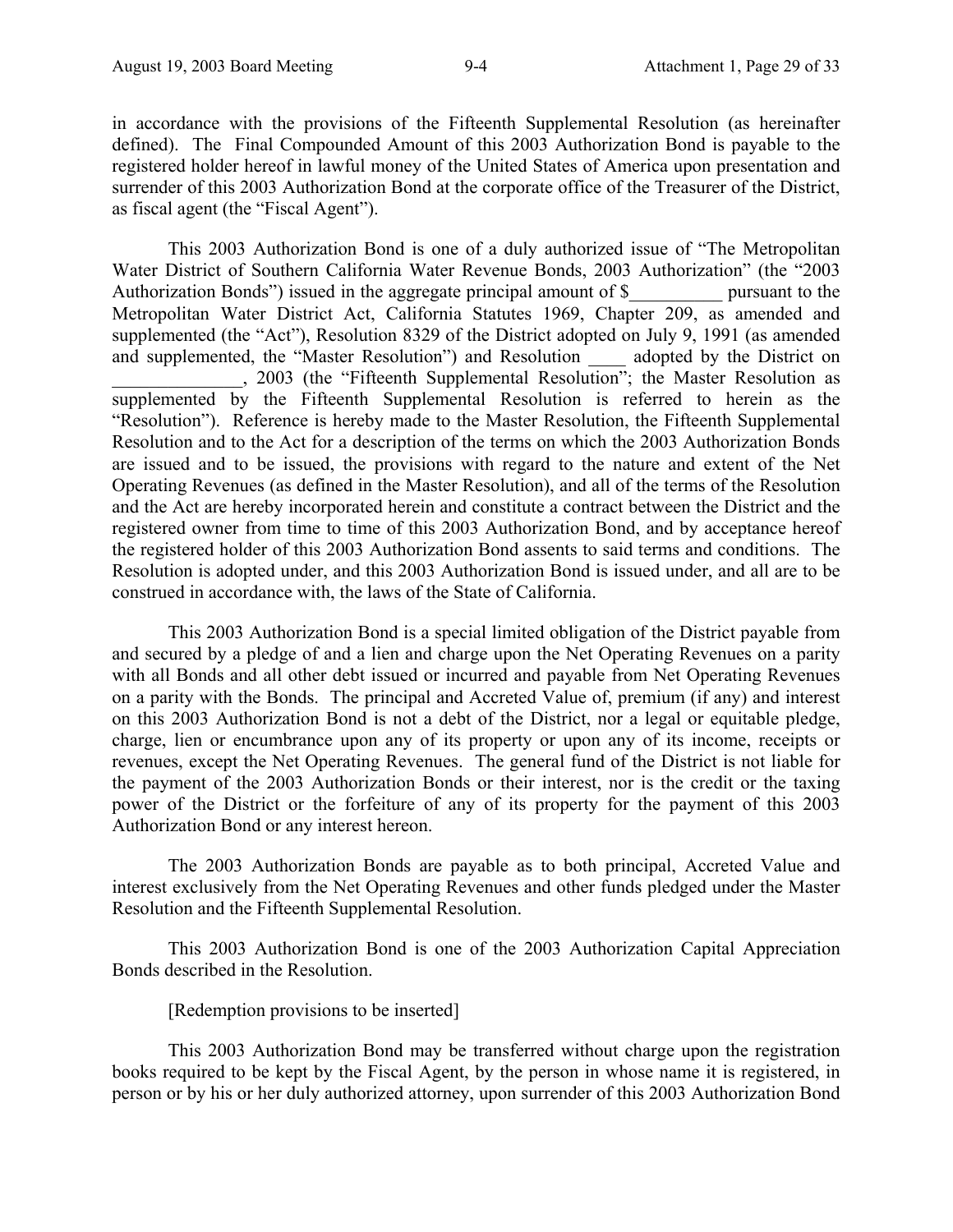for cancellation, accompanied by delivery of a written instrument of transfer, duly executed in a form approved by the Fiscal Agent. Whenever any 2003 Authorization Bond is surrendered for transfer, the District shall execute and the Fiscal Agent shall authenticate and deliver a new 2003 Authorization Bond or Bonds, of the same tenor and maturity and for a like aggregate Final Compounded Amount. This 2003 Authorization Bond may be exchanged without charge at the office of the Fiscal Agent in Los Angeles, California for 2003 Authorization Bonds of authorized denominations having the same aggregate Final Compounded Amount, tenor and maturity. The Fiscal Agent need not transfer registration or exchange any 2003 Authorization Bond later than 15 days prior to the date of selection of 2003 Authorization Bonds for redemption or any portion thereof for redemption. The Fiscal Agent may require the holder of any 2003 Authorization Bond requesting transfer of registration or exchange to pay any tax or other governmental charge required to be paid with respect to such transfer of registration or exchange.

The rights and obligations of the District, the Fiscal Agent and of the owners of the 2003 Authorization Bonds may be modified or amended from time to time in the manner, to the extent and upon the terms provided in the Resolution, provided that no such modification or amendment shall extend the fixed maturity of this 2003 Authorization Bond, or reduce the Final Compounded Amount hereof, or extend the time of payment, or reduce the rate of interest hereon, or extend the time of payment of interest hereon, without the consent of the owner hereof, or reduce the percent of 2003 Authorization Bonds the consent of the holders of which is required to effect any such modification or amendment, or permit the creation of any lien on the Net Operating Revenues and other assets pledged under the Resolution prior to the lien created by the Resolution, or deprive the holders of the 2003 Authorization Bonds of the lien created by the Resolution on such Net Operating Revenues and other assets, without the consent of the holders of all of the 2003 Authorization Bonds then outstanding.

This 2003 Authorization Bond shall not be entitled to any benefit under the Resolution, or become valid or obligatory for any purpose, until the certificate of authentication and registration hereon endorsed shall have been executed and dated by the Fiscal Agent. It is hereby certified and recited that any and all acts, conditions and things required to exist, to have happened and to have been performed precedent to and in the issuance of this 2003 Authorization Bond to exist, have happened, and have been performed in due time, form and manner as required by the Constitution and laws of the State of California and that this 2003 Authorization Bond, together with all other indebtedness of the District, does not exceed any limit prescribed by the Constitution and laws of the State of California and the Act and is not in excess of the amount of 2003 Authorization Bonds permitted to be issued under the Resolution.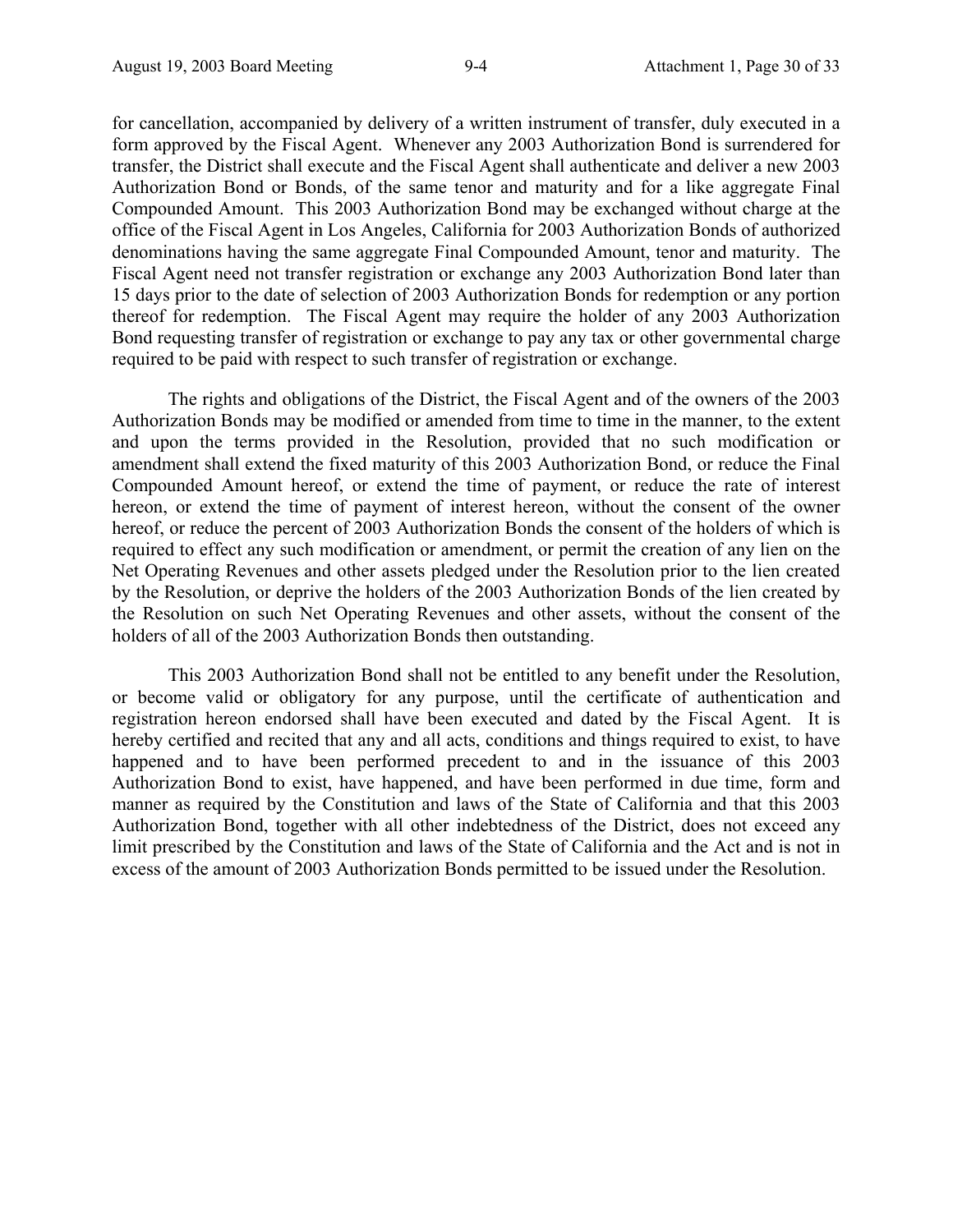IN WITNESS WHEREOF, the District has caused this 2003 Authorization Bond to be signed by the Chairman of the Board of Directors and the Secretary of the Board of Directors of the District, and countersigned by the Controller of the District, each by their facsimile or manual signatures, and sealed with the corporate seal of said District as of the Original Issue Date specified above.

l

 $\overline{a}$ 

Chairman of the Board of Directors, The Metropolitan Water District of Southern California

Secretary of the Board of Directors, The Metropolitan Water District of Southern California

COUNTERSIGNED:

Controller of The Metropolitan Water District of Southern California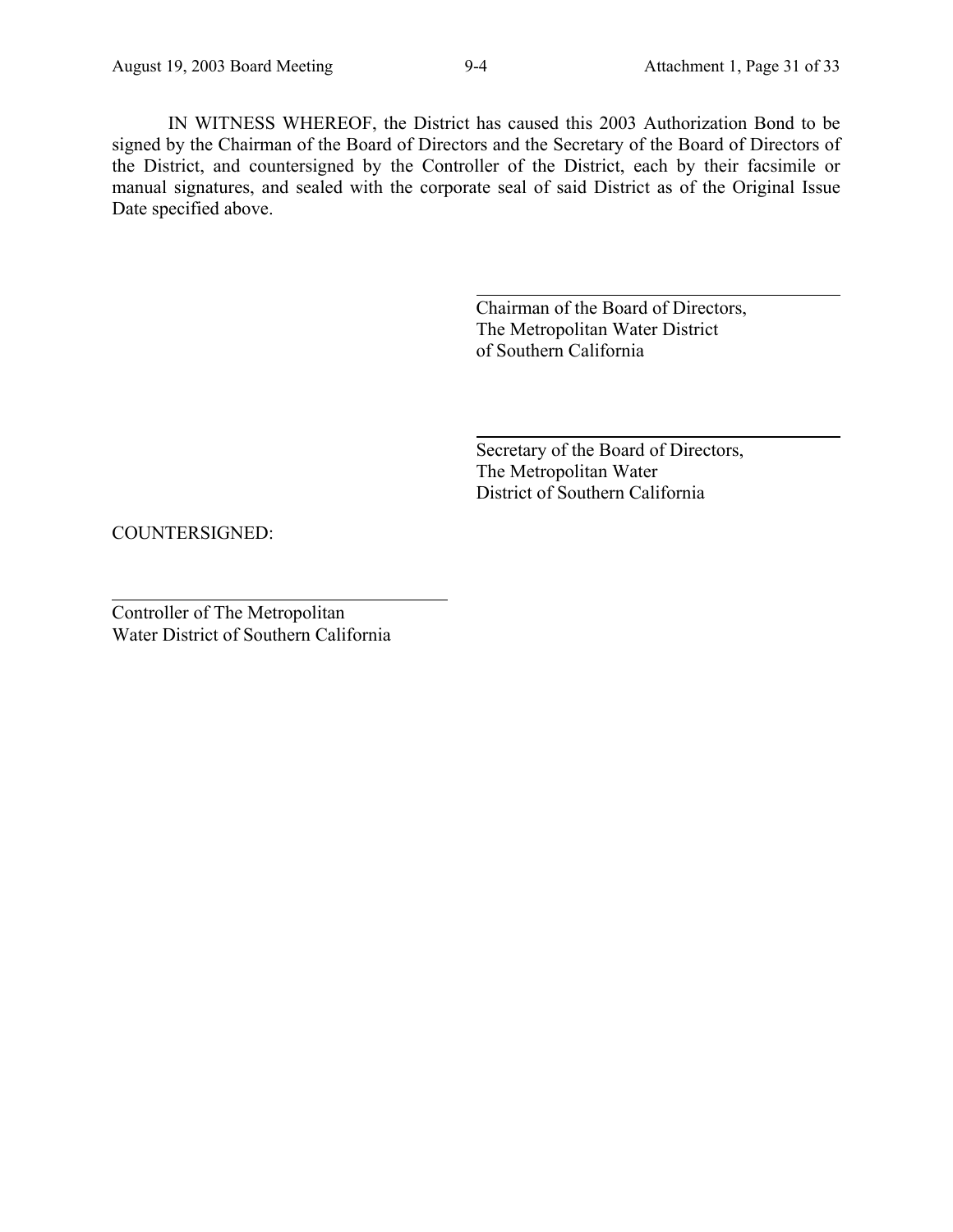## FISCAL AGENT'S CERTIFICATE OF AUTHENTICATION AND REGISTRATION

This Bond is one of The Metropolitan Water District of Southern California Water Revenue Bonds, 2003 Authorization delivered pursuant to the within mentioned Master Resolution and Fifteenth Supplemental Resolution.

> Treasurer of The Metropolitan Water District of Southern California, as Fiscal Agent

By

Authorized Signature